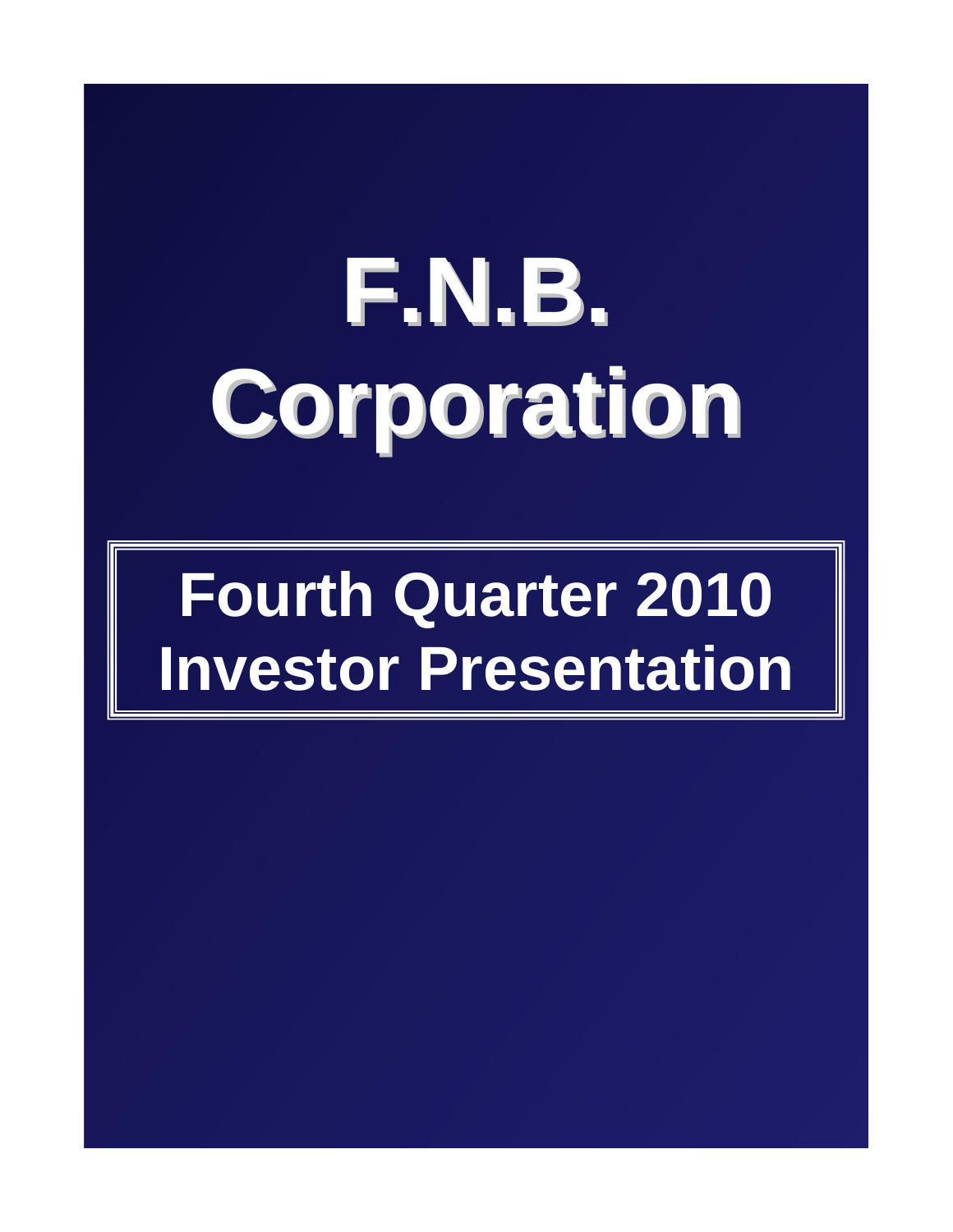

## Forward-Looking Statements

This presentation and the reports F.N.B. Corporation files with the Securities and Exchange Commission often contain "forward-looking statements" relating to present or future trends or factors affecting the banking industry and, specifically, the financial operations, markets and products of F.N.B. Corporation. These forward-looking statements involve certain risks and uncertainties. There are a number of important factors that could cause F.N.B. Corporation's future results to differ materially from historical performance or projected performance. These factors include, but are not limited to: (1) a significant increase in competitive pressures among financial institutions; (2) changes in the interest rate environment that may reduce interest margins; (3) changes in prepayment speeds, loan sale volumes, charge-offs and loan loss provisions; (4) general economic conditions; (5) various monetary and fiscal policies and regulations of the U.S. government that may adversely affect the businesses in which F.N.B. Corporation is engaged; (6) technological issues which may adversely affect F.N.B. Corporation's financial operations or customers; (7) changes in the securities markets; (8) risk factors mentioned in the reports and registration statements F.N.B. Corporation files with the Securities and Exchange Commission; (9) housing prices; (10) job market; (11) consumer confidence and spending habits; (12) estimates of fair value of certain F.N.B. Corporation assets and liabilities or (13) the effects of current, pending and future legislation, regulation and regulatory actions. F.N.B. Corporation undertakes no obligation to revise these forwardlooking statements or to reflect events or circumstances after the date of this presentation.



### Non-GAAP Financial Information

2

To supplement its consolidated financial statements presented in accordance with Generally Accepted Accounting Principles (GAAP), the Corporation provides additional measures of operating results, net income and earnings per share (EPS) adjusted to exclude certain costs, expenses, and gains and losses. The Corporation believes that these non-GAAP financial measures are appropriate to enhance the understanding of its past performance as well as prospects for its future performance. In the event of such a disclosure or release, the Securities and Exchange Commission's Regulation G requires: (i) the presentation of the most directly comparable financial measure calculated and presented in accordance with GAAP and (ii) a reconciliation of the differences between the non-GAAP financial measure presented and the most directly comparable financial measure calculated and presented in accordance with GAAP. The required presentations and reconciliations are contained herein and can be found at our website, www.fnbcorporation.com, under "Shareholder and Investor Relations" by clicking on "Non-GAAP Reconciliation."

The Appendix to this presentation contains non-GAAP financial measures used by the Corporation to provide information useful to investors in understanding the Corporation's operating performance and trends, and facilitate comparisons with the performance of the Corporation's peers. While the Corporation believes that these non-GAAP financial measures are useful in evaluating the Corporation, the information should be considered supplemental in nature and not as a substitute for or superior to the relevant financial information prepared in accordance with GAAP. The non-GAAP financial measures used by the Corporation may differ from the non-GAAP financial measures other financial institutions use to measure their results of operations. This information should be reviewed in conjunction with the Corporation's financial results disclosed on January 24, 2011 and in its periodic filings with the Securities and Exchange **Commission.** 3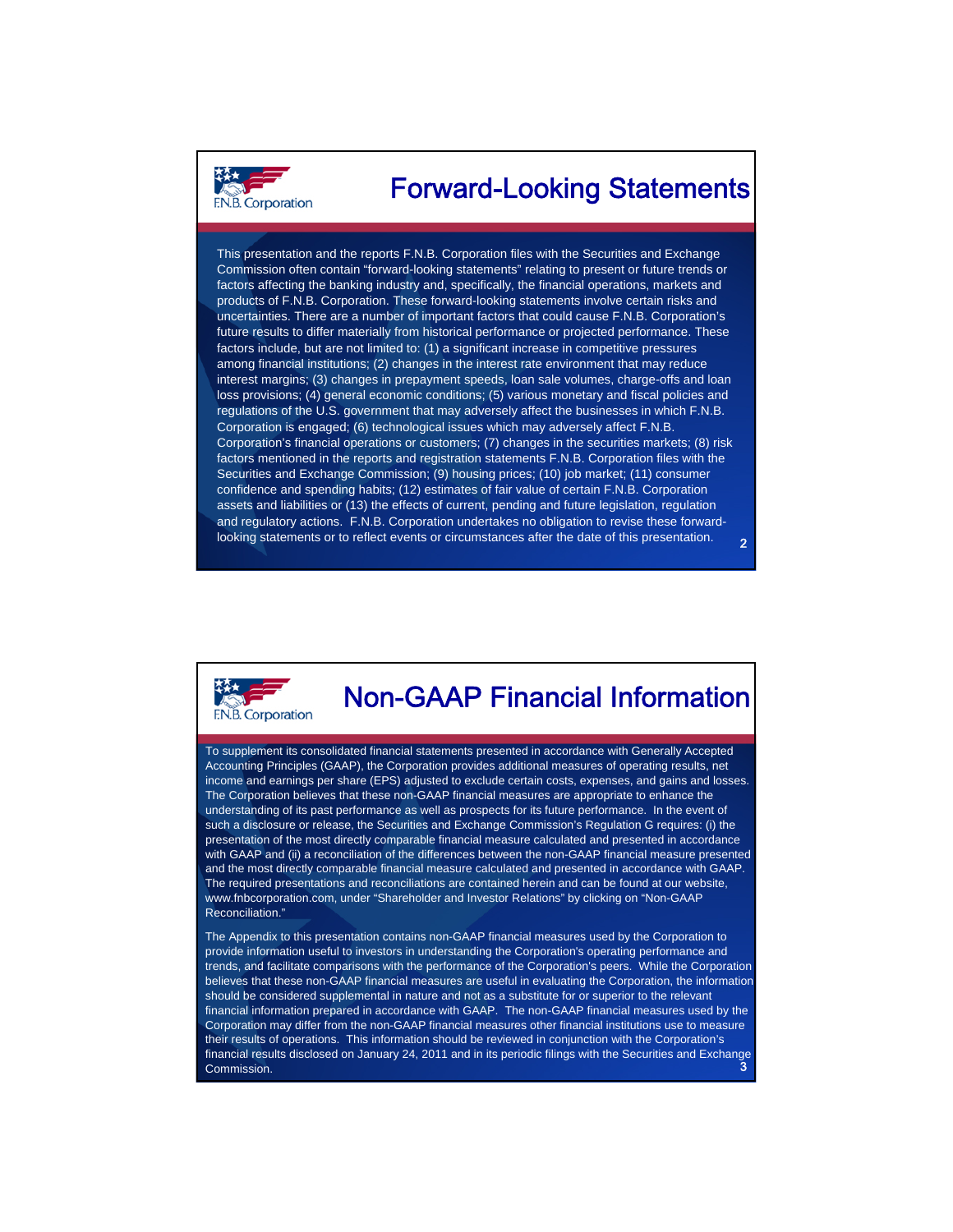

## F.N.B. Corporation

4

Headquarters: Hermitage, PA Bank Charter: 1864 Assets: \$9.6B As of January 1, 2011 (4th largest bank in PA) Market Capitalization: \$1.3B at February 7, 2011

#### **Locations**

238 Banking: 227 (PA), 11 (OH) 64 Consumer Finance: 22 (PA), 19 (TN), 16 (OH), 7 (KY)

#### Business Lines

**Banking** Wealth Management Insurance Consumer Finance Merchant Banking

**F.N.B.** Corporation

## Experienced Management Team

| <b>Name</b>            | <b>Position</b>                                        | <b>Years of</b><br><b>Banking</b><br><b>Experience</b> |
|------------------------|--------------------------------------------------------|--------------------------------------------------------|
| <b>Steve Gurgovits</b> | <b>Chief Executive Officer</b>                         | 49                                                     |
| <b>Vince Delie</b>     | <b>President</b><br>CEO, First National Bank of PA     | 23                                                     |
| <b>Brian Lilly</b>     | <b>Chief Operating Officer</b><br><b>Vice Chairman</b> | 30                                                     |
| <b>Vince Calabrese</b> | <b>Chief Financial Officer</b>                         | 22                                                     |
| <b>Gary Guerrieri</b>  | <b>Chief Credit Officer</b>                            | 24                                                     |
|                        |                                                        | 5                                                      |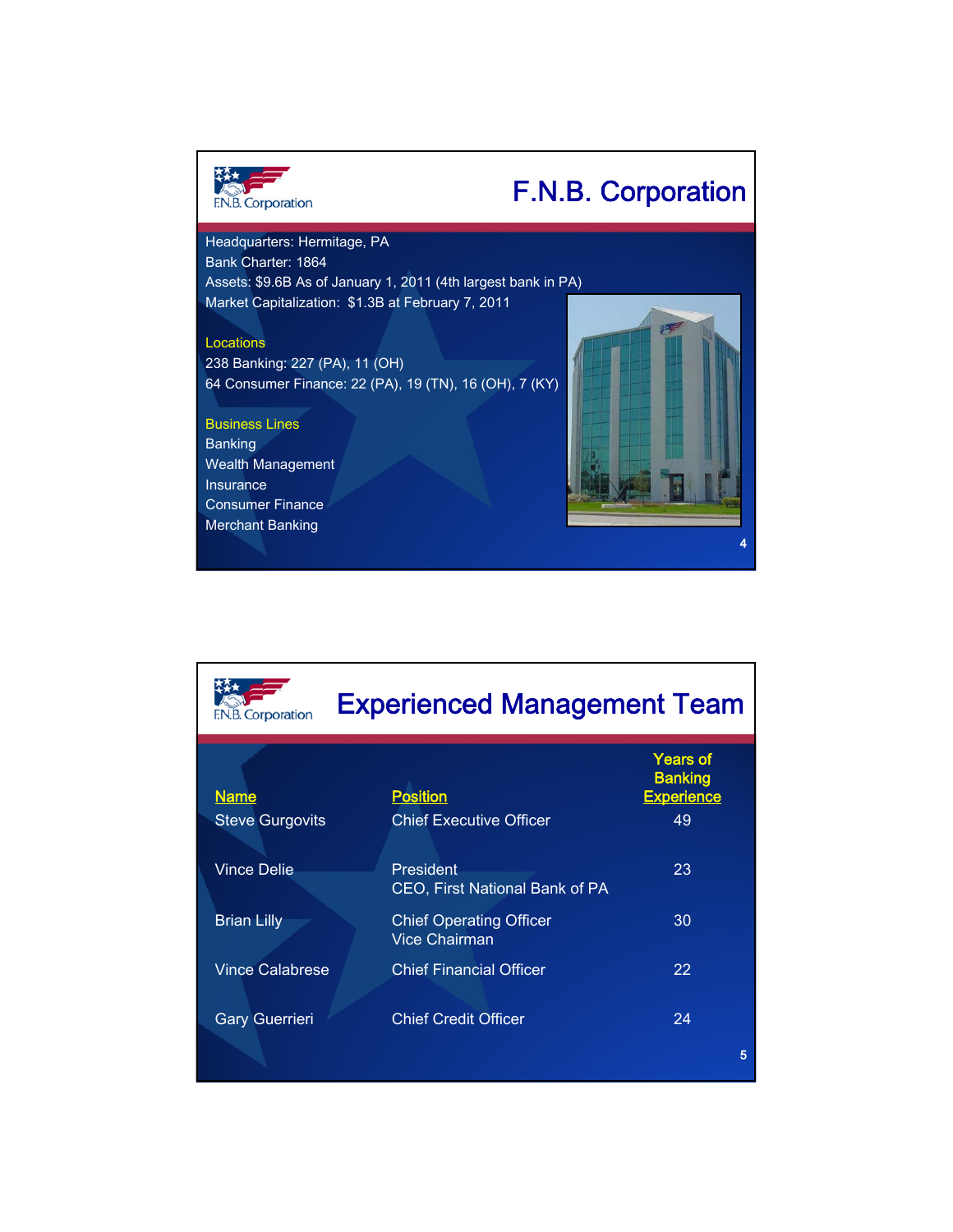

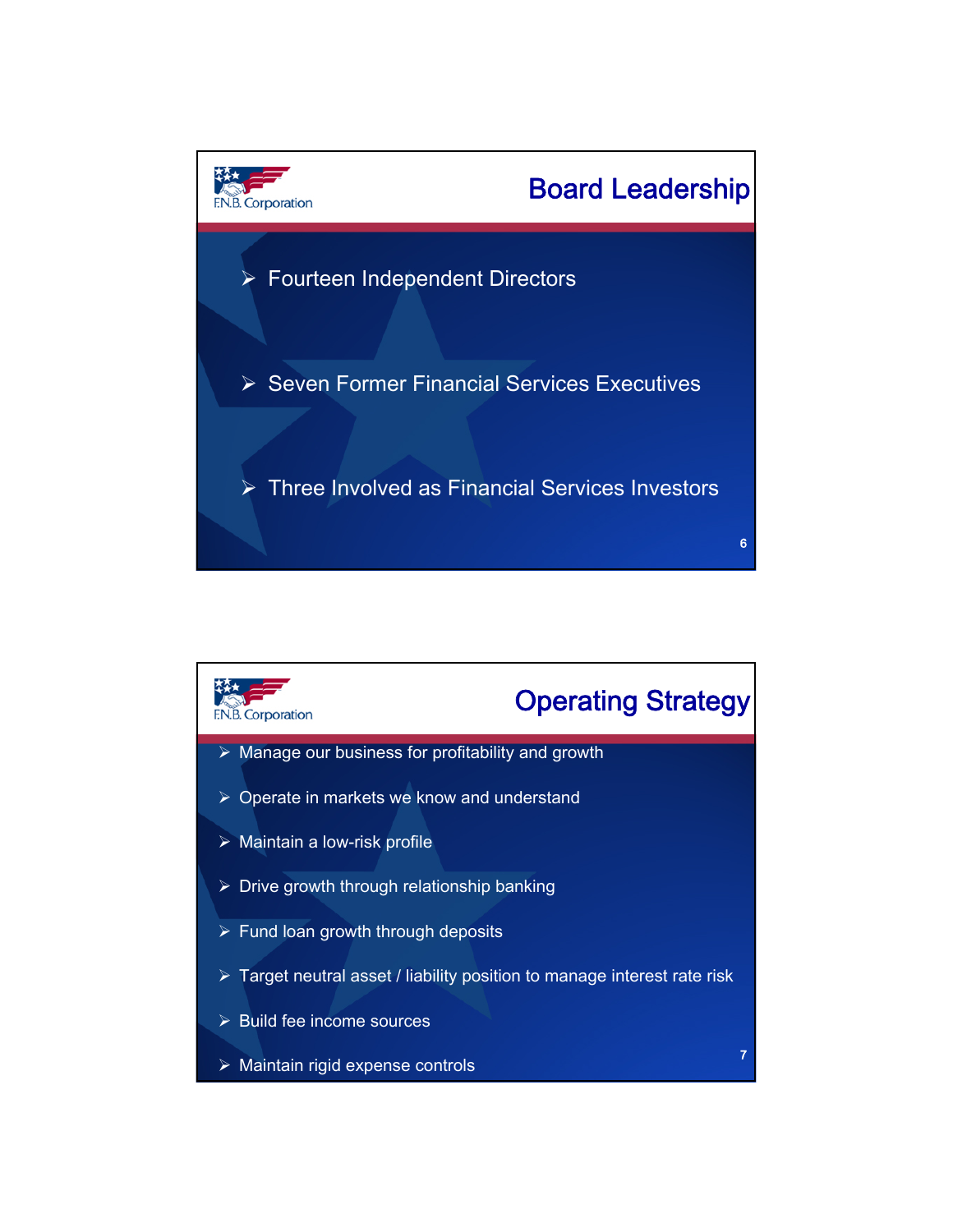| <b>F.N.B. Corporation</b>      |                                                                           |                                         |                               |                                                | <b>Market Characteristics</b>                              |
|--------------------------------|---------------------------------------------------------------------------|-----------------------------------------|-------------------------------|------------------------------------------------|------------------------------------------------------------|
| <b>FNB</b><br><b>Region</b>    | <b>Market</b><br><b>Size</b><br><b>Deposits</b>                           | <b>FNB</b><br><b>Deposit</b><br>Ranking | <b>FNB</b><br><b>Branches</b> | $\blacktriangleleft$<br>$\blacktriangleright$  | <b>Stable Markets</b><br><b>Modest Growth</b>              |
| Pittsburgh                     | \$73.9B                                                                   | 7 <sub>th</sub>                         | 71                            | $\blacktriangleright$                          | #2 Ranking State College(1)                                |
| Northwest                      | \$25.5B                                                                   | 3rd                                     | 58                            | ➤                                              | #7 Ranking Pittsburgh                                      |
| Capital                        | \$38.0B                                                                   | <b>gth</b>                              | 47                            | $\blacktriangleright$<br>$\blacktriangleright$ | <b>Regional Management</b><br><b>Local Advisory Boards</b> |
| Central<br><b>Mountain</b>     | \$11.8B                                                                   | 1st                                     | 73                            | $\blacktriangleright$                          | <b>Marcellus Shale Exposure</b>                            |
| February 1, 2011.<br>$(1)$ MSA | Source: SNL as of June 30, 2010, pro-forma for pending acquisitions as of |                                         |                               |                                                | 8                                                          |

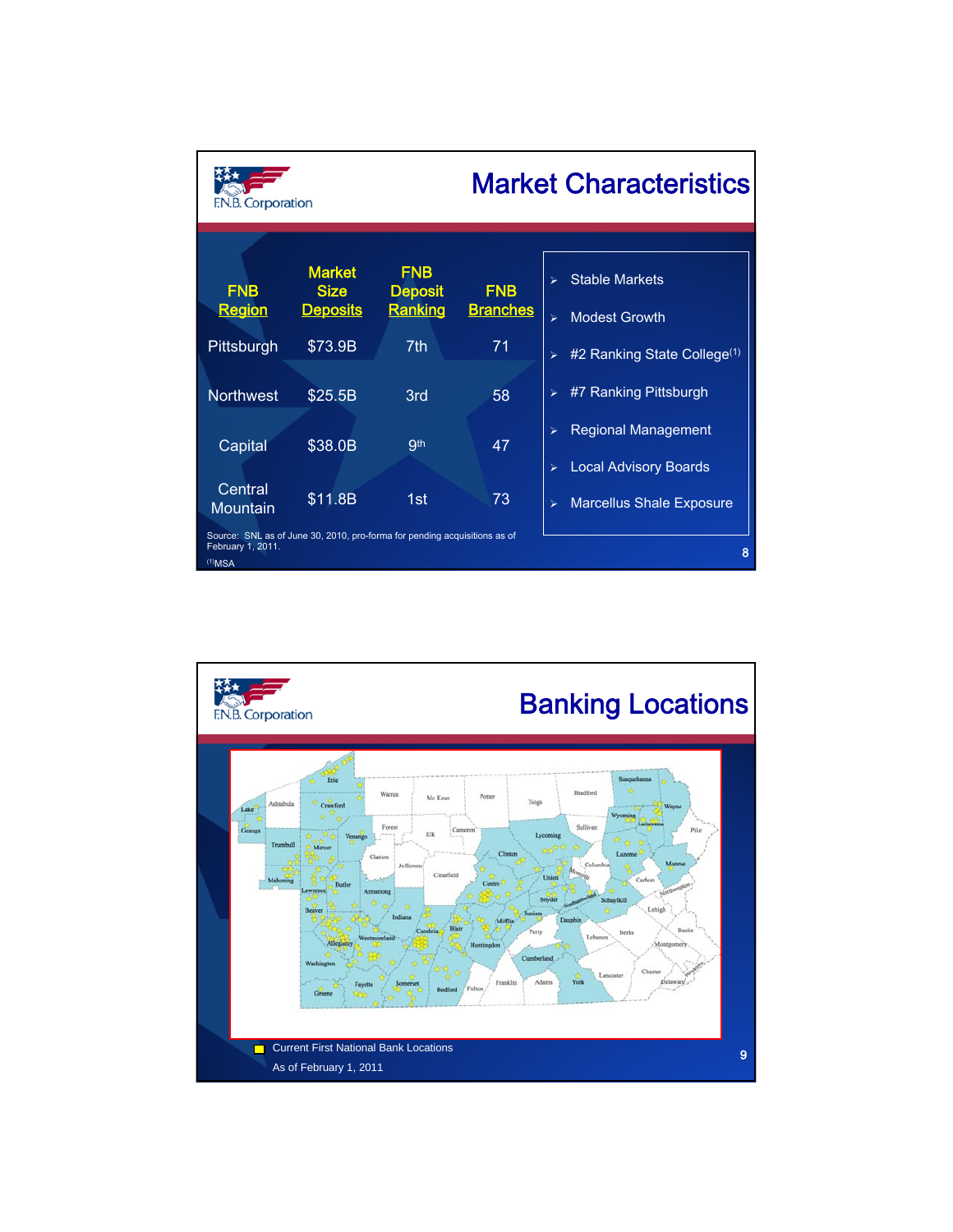|                | <b>F.N.B. Corporation</b>                                                                                                        |                              | <b>Organic Growth Opportunity</b> |                     |
|----------------|----------------------------------------------------------------------------------------------------------------------------------|------------------------------|-----------------------------------|---------------------|
|                | Attractive market rank of #3 for counties of operation                                                                           |                              |                                   |                     |
|                |                                                                                                                                  | <b>Counties of Operation</b> |                                   |                     |
|                |                                                                                                                                  | <b>Branch</b>                | <b>Total Deposits in</b>          | <b>Total Market</b> |
|                | <b>Rank Institution</b>                                                                                                          | <b>Count</b>                 | <b>Market (\$000)</b>             | Share (%)           |
|                | PNC Financial Services Group (PA)                                                                                                | 341                          | 45,093,569                        | 31.65               |
| $\overline{2}$ | Royal Bank of Scotland Group                                                                                                     | 216                          | 9,970,789                         | 7.00                |
| 3              | F.N.B. Corporation (PA)                                                                                                          | 249                          | 7,149,088                         | 5.02                |
| $\overline{4}$ | M&T Bank Corp (NY)                                                                                                               | 124                          | 5,667,789                         | 3.98                |
| 5              | Huntington Bancshares Inc. (OH)                                                                                                  | 104                          | 5,222,586                         | 3.67                |
| 6              | First Commonwealth Financial (PA)                                                                                                | 104                          | 4.164.090                         | 2.92                |
| $\overline{7}$ | Wells Fargo & Co.                                                                                                                | 46                           | 3.714.419                         | 2.61                |
| 8              | First Niagara Financial Group (NY)                                                                                               | 65                           | 3.454.325                         | 2.42                |
| 9              | Dollar Bank Federal Savings Bank (PA)                                                                                            | 40                           | 3,241,899                         | 2.28                |
| 10             | Northwest Bancshares                                                                                                             | 90                           | 2,970,112                         | 2.08                |
|                | <b>Total (1-152)</b>                                                                                                             | 2,643                        | 142,471,190                       | 100.00              |
|                | Source: SNL Financial<br>Deposit data as of June 30, 2010; pro forma for pending acquisitions; updated through February 1, 2011. |                              |                                   | 10                  |

I.

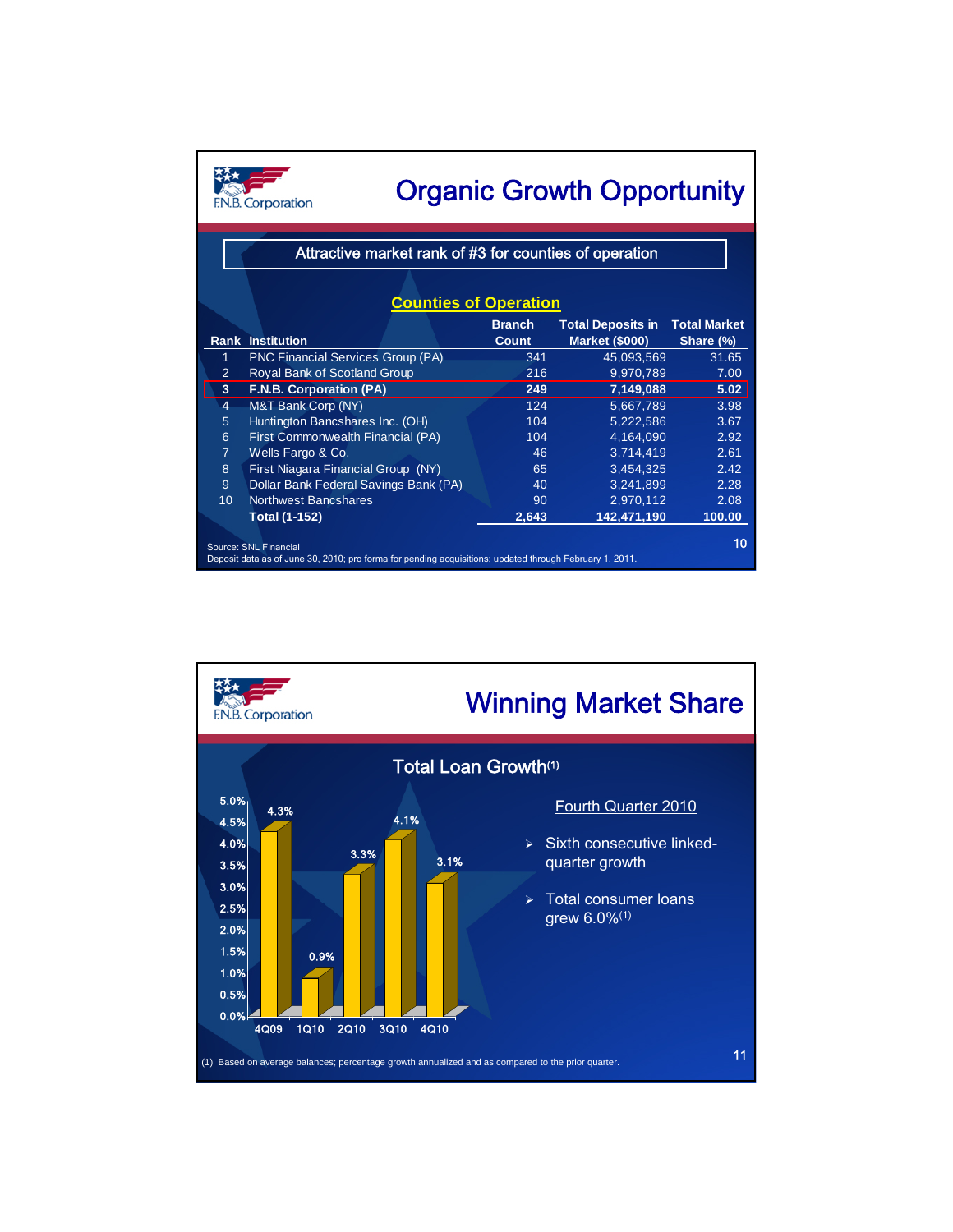

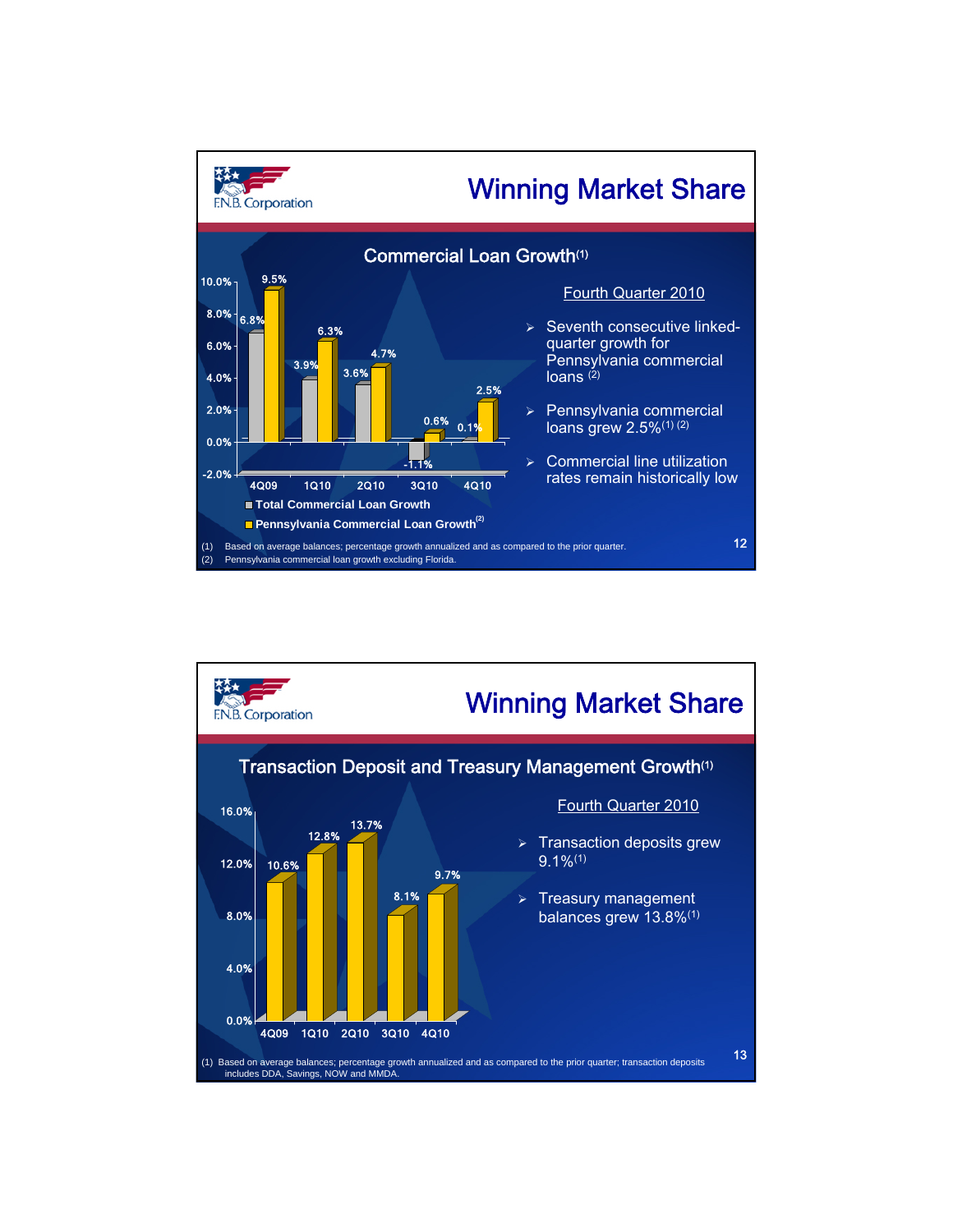

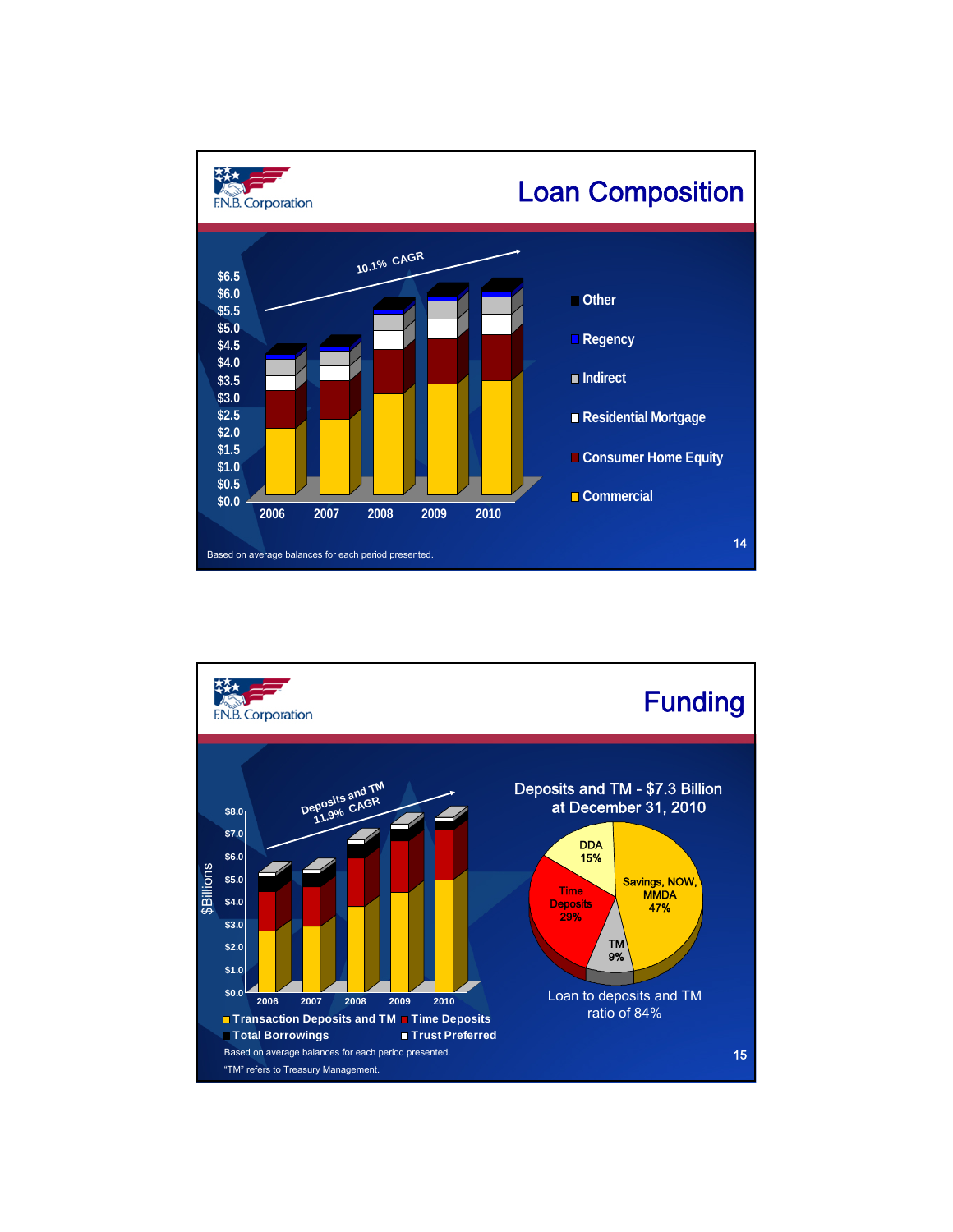

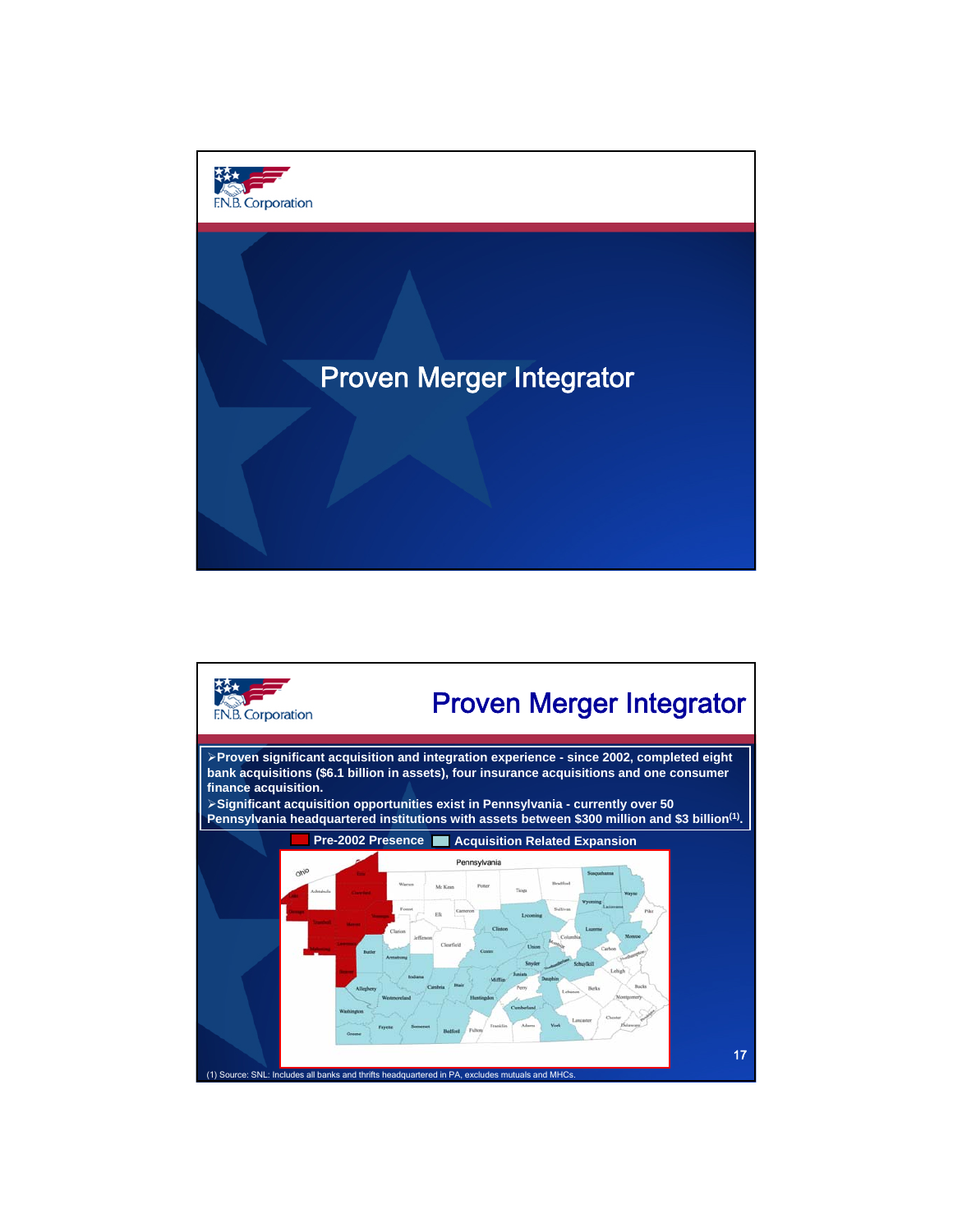

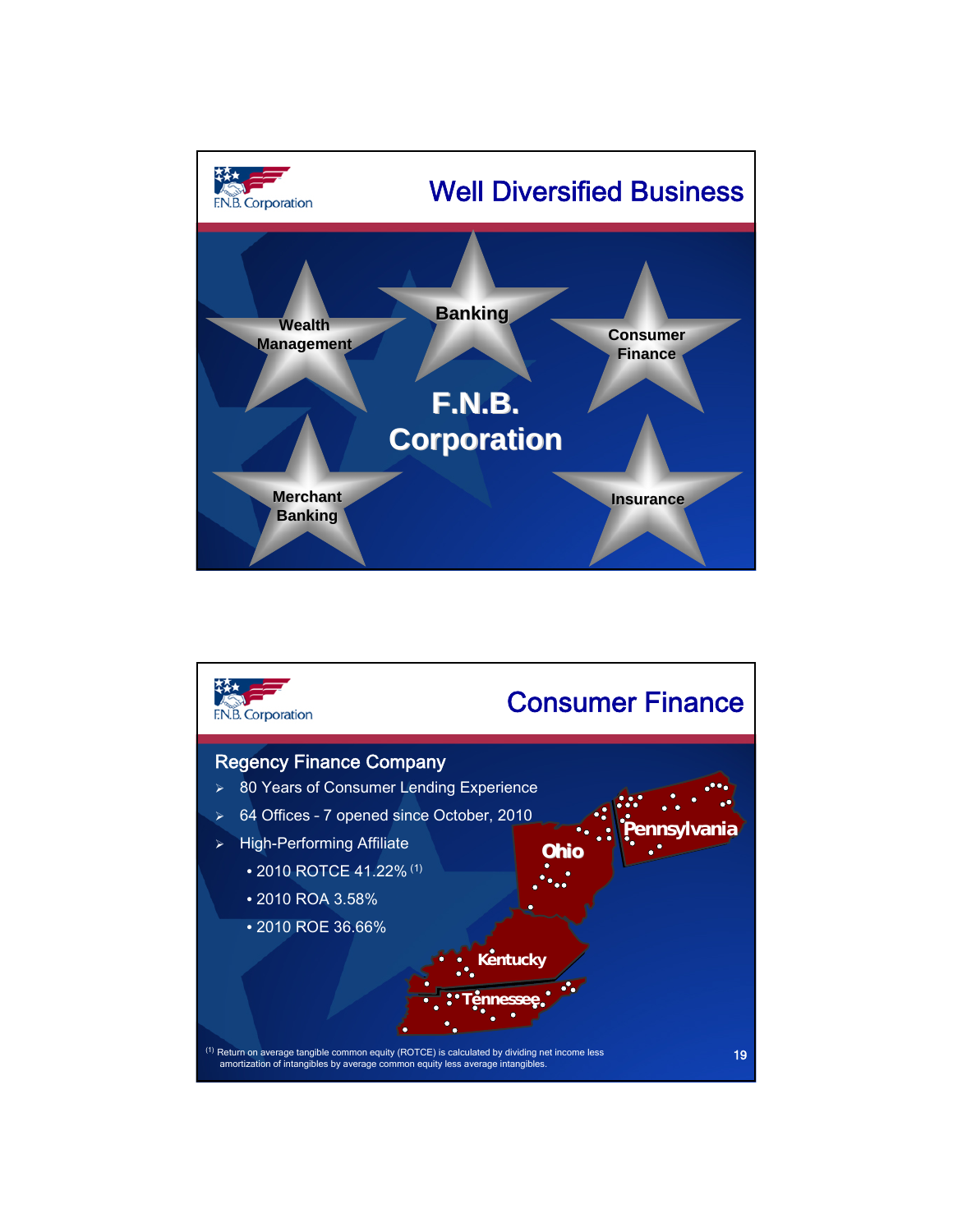

| F.N.B. Corporation                                                 | <b>Wealth Management and</b><br><b>Insurance</b>                  |
|--------------------------------------------------------------------|-------------------------------------------------------------------|
| <b>Wealth Management</b>                                           | Insurance                                                         |
| > Trust, Fiduciary and Institutional<br><b>Investment Services</b> | ▶ Property, Casualty, Life and<br>Employee Benefits               |
| •Over 70 Years Managing Wealth                                     | > Risk Management, Risk Transfer<br>and Cost Containment Services |
| • \$2.3 Billion Under Management<br>at December 31, 2010           | > Eight offices, located in Central and<br><b>Western PA</b>      |
| > Individual Investment Services                                   | > 80% Commercial; 20% Personal                                    |
| •Brokerage, Mutual Funds and                                       | •78% Property and Casualty                                        |
| <b>Annuities</b>                                                   | •22% Life and Benefits                                            |
| •Life and Long-Term Care<br><b>Insurance Planning</b>              | > Annual premiums of \$98 Million<br>21                           |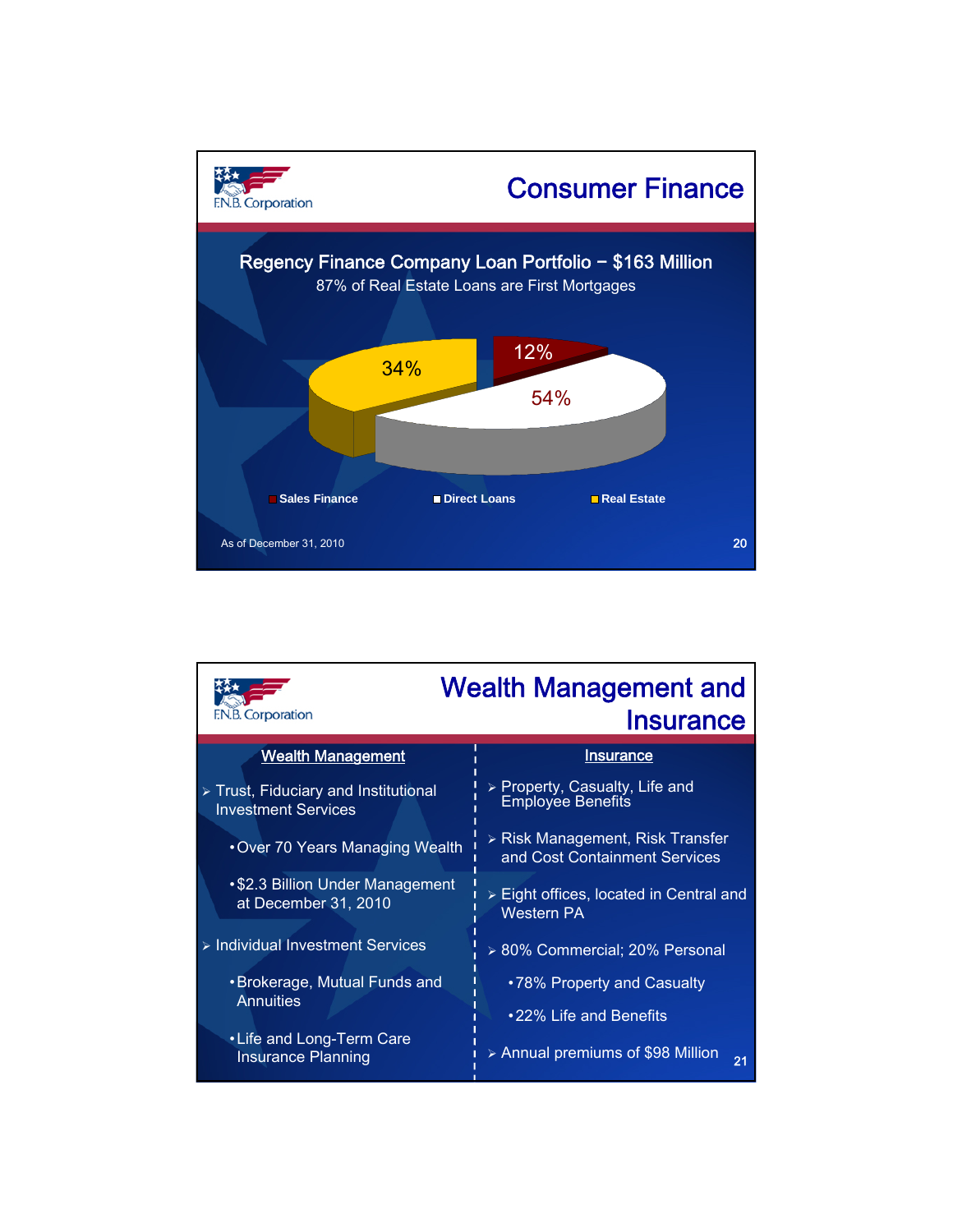

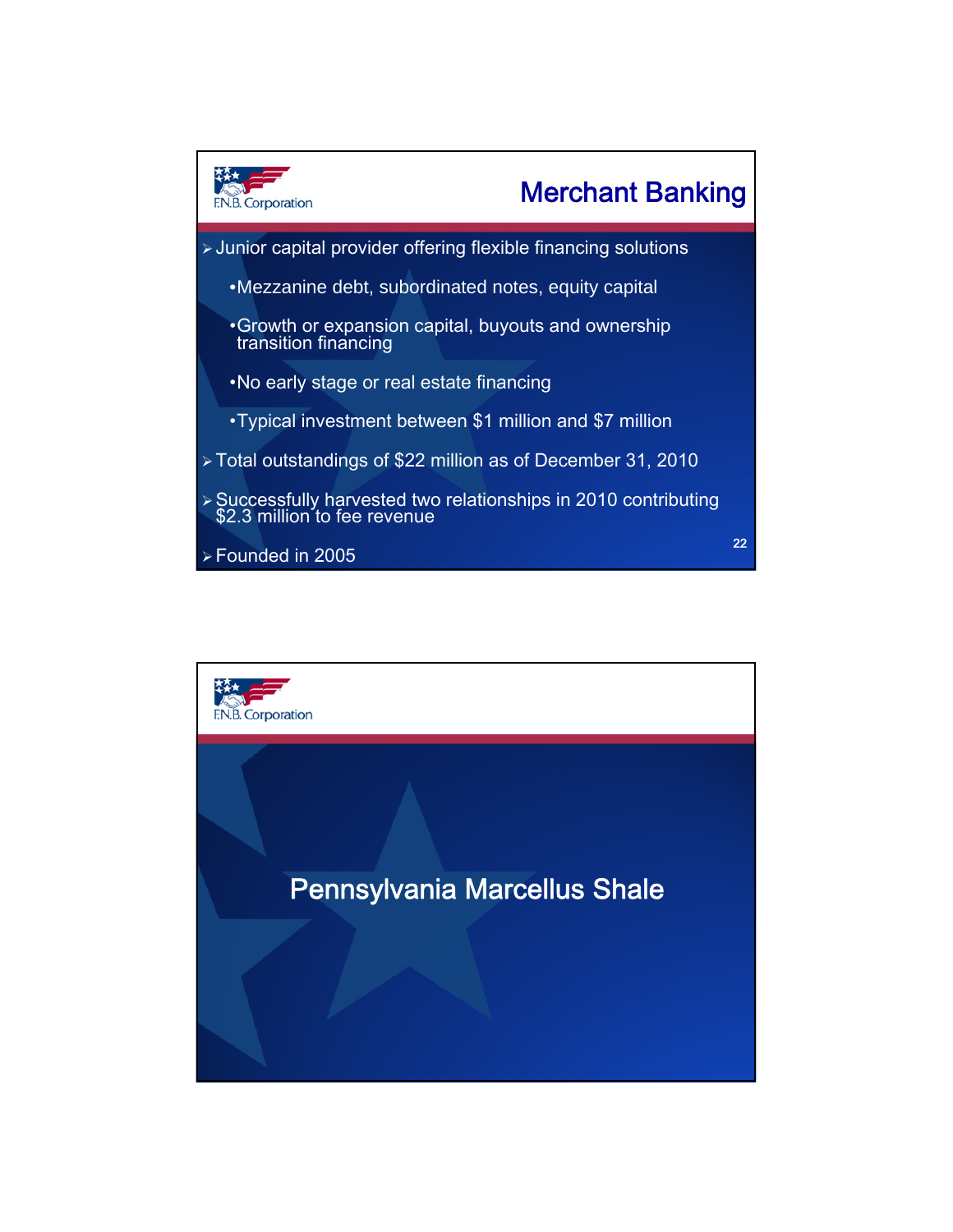

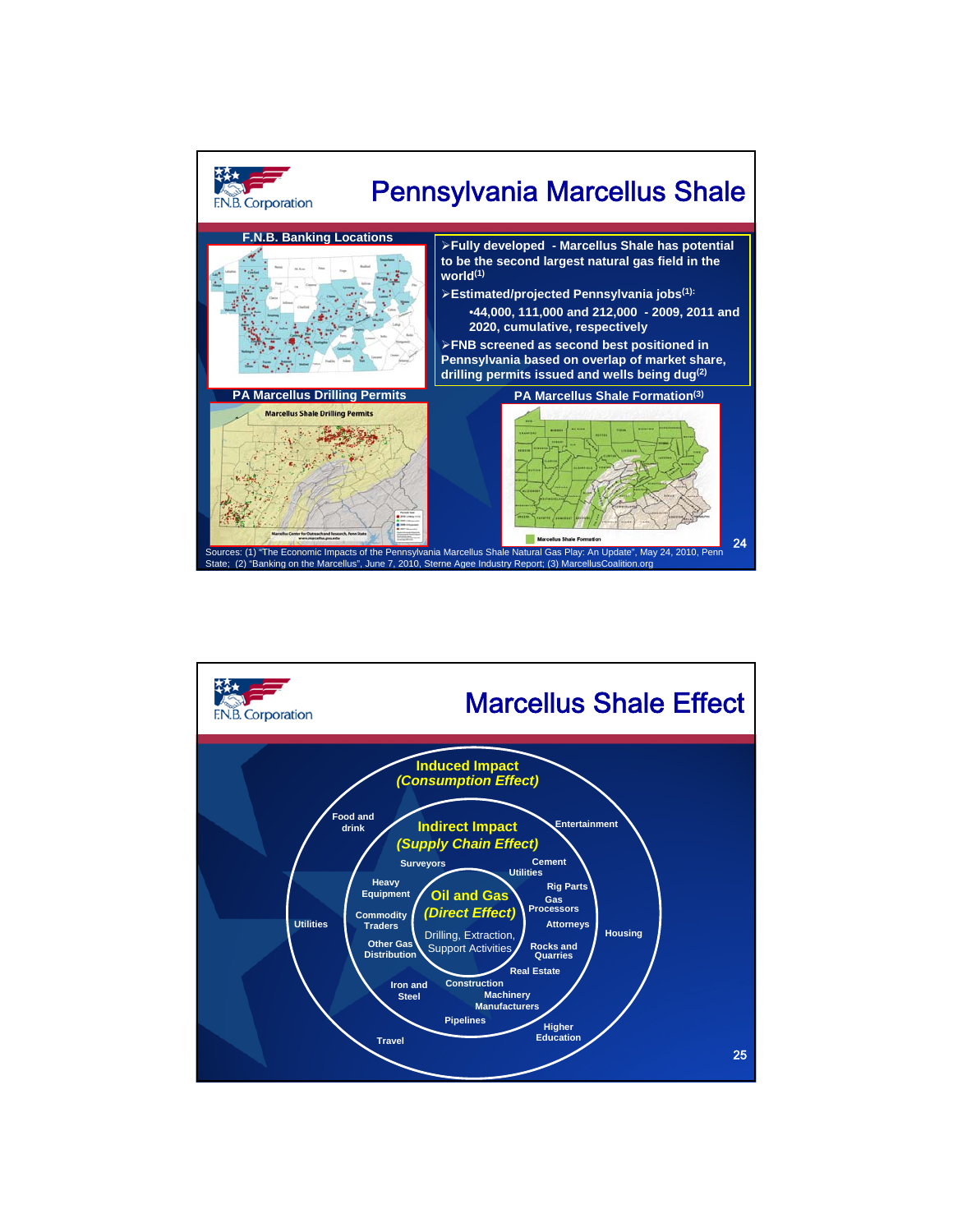| <b>B.</b> Corporation                                                                                                    |                |                                                                         | <b>Pennsylvania Marcellus Shale</b> |    |
|--------------------------------------------------------------------------------------------------------------------------|----------------|-------------------------------------------------------------------------|-------------------------------------|----|
|                                                                                                                          |                | The Future: Economic Opportunity<br>2010 Economic Impact Study - Update |                                     |    |
|                                                                                                                          | 2011           | 2015                                                                    | 2020                                |    |
|                                                                                                                          |                |                                                                         |                                     |    |
| Economic Value:                                                                                                          | \$10.1 Billion | \$14.4 Billion                                                          | \$18.8 Billion                      |    |
| <b>State/Local Taxes:</b>                                                                                                | \$987 Million  | \$1.4 Billion                                                           | \$1.87 Billion                      |    |
| <b>Total Jobs:</b>                                                                                                       | 111,413        | 160,205                                                                 | 211,909                             |    |
| Source: "The Economic Impacts of the Pennsylvania Marcellus Shale Natural Gas Play: An Update", May 24, 2010, Penn State |                |                                                                         |                                     | 26 |

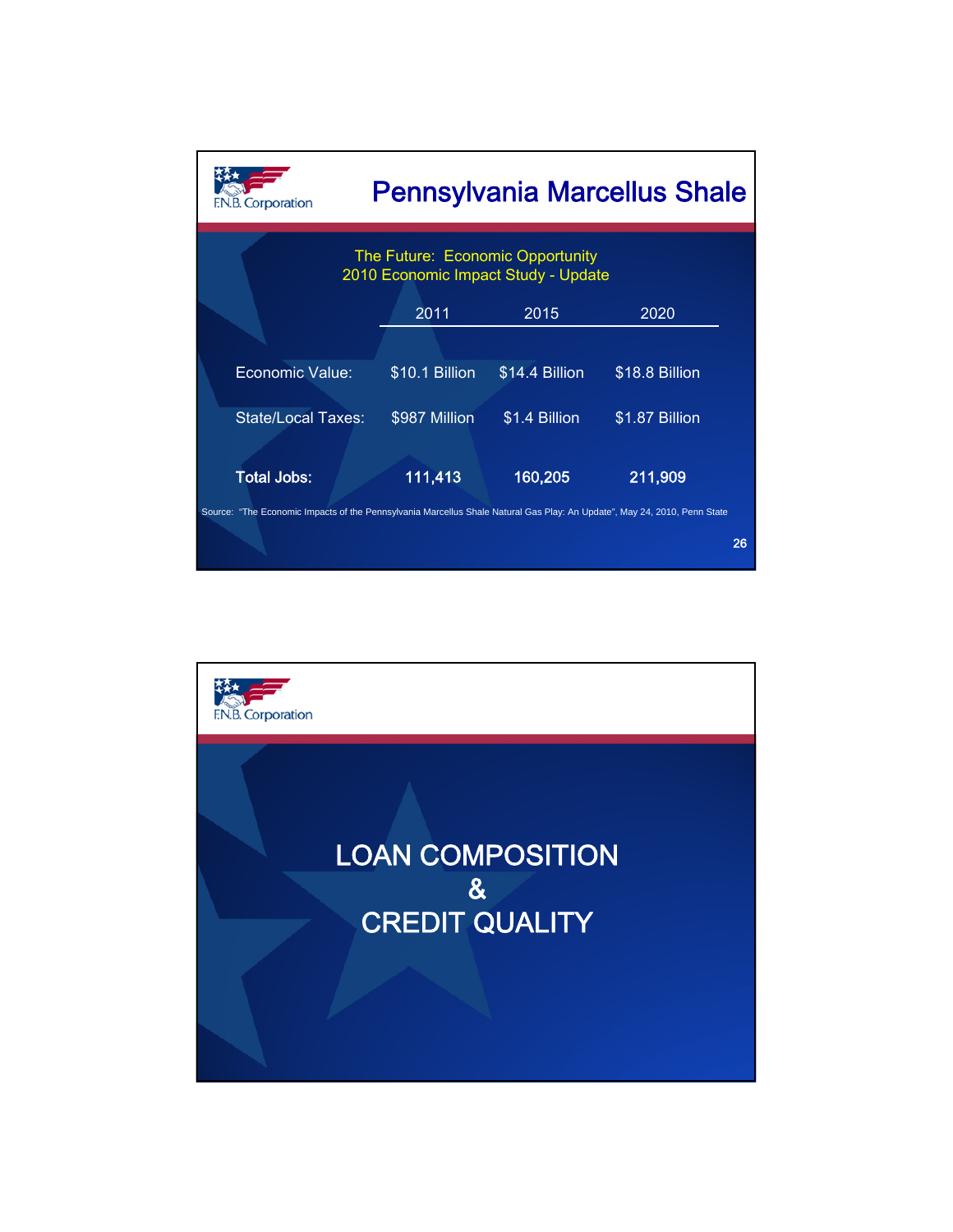

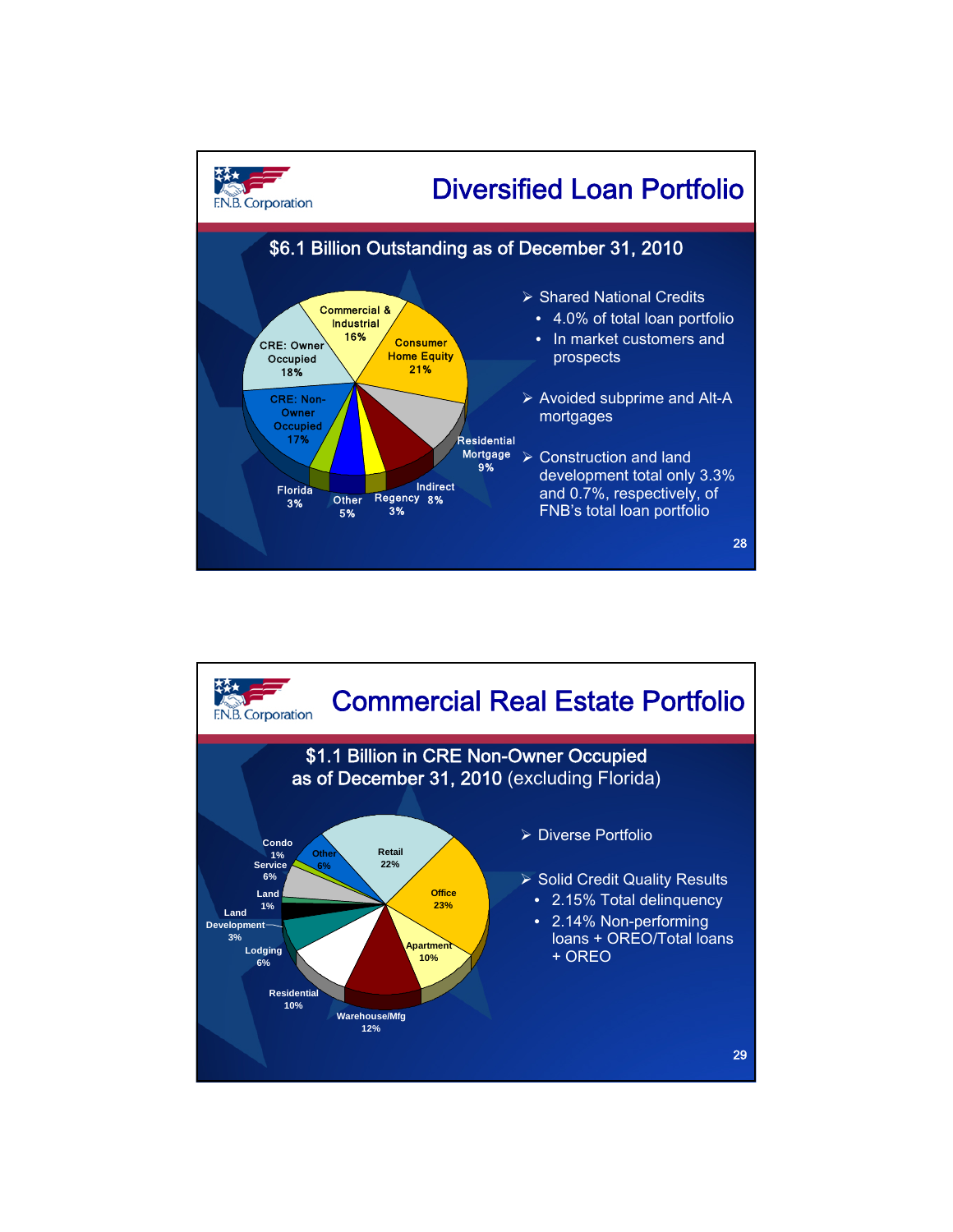

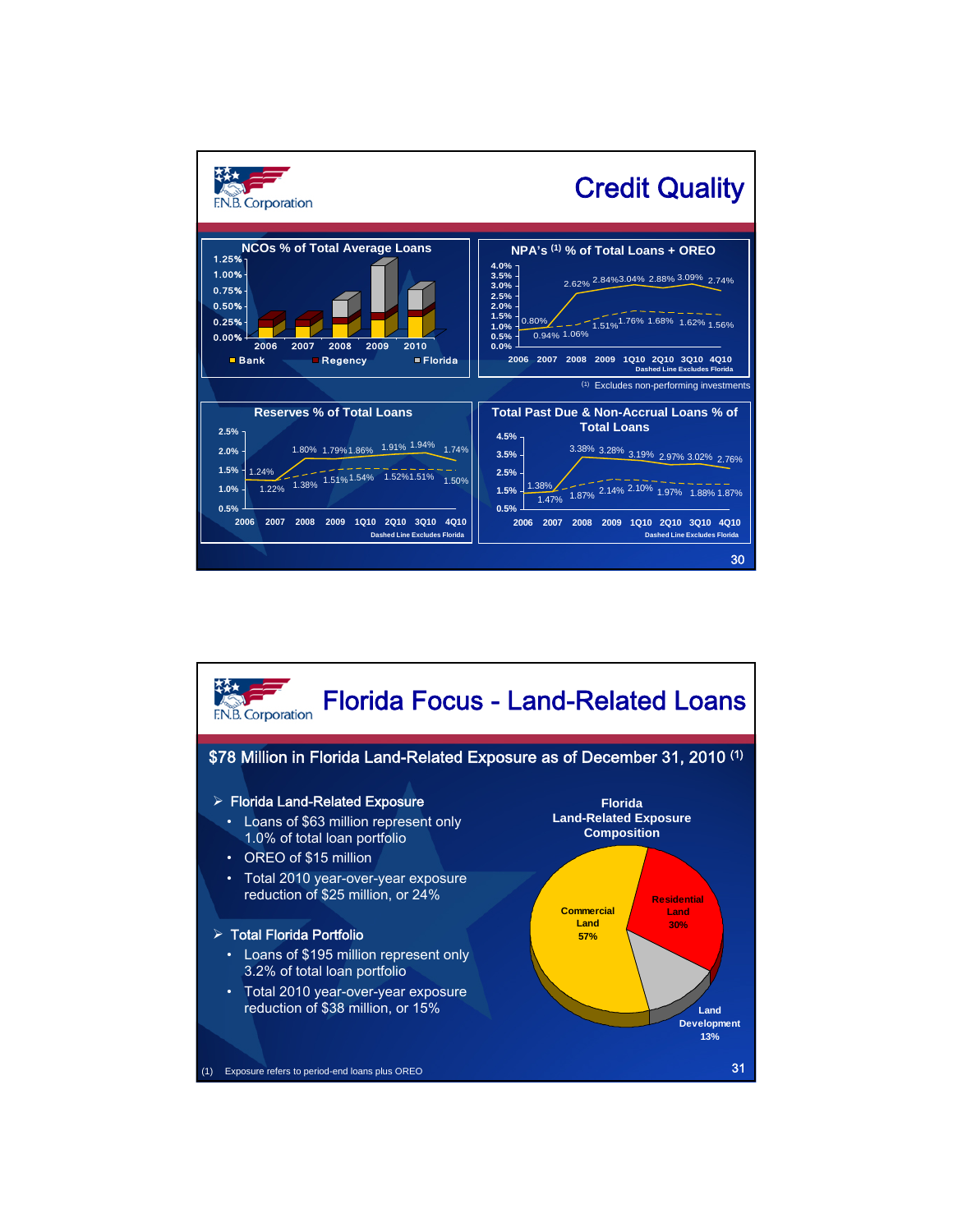

| <b>F.N.B. Corporation</b>                                                                                                          | <b>Earning Assets - Investments</b> |                                                                        |                                           |
|------------------------------------------------------------------------------------------------------------------------------------|-------------------------------------|------------------------------------------------------------------------|-------------------------------------------|
| Investment Portfolio Ratings as of December 31, 2010                                                                               |                                     |                                                                        |                                           |
|                                                                                                                                    | Investment                          | <b>Ratings By</b><br>Investment - %                                    | Amount <sup>(1)</sup><br>(in \$ millions) |
|                                                                                                                                    | Agency - MBS                        | <b>AAA</b>                                                             | \$900                                     |
| % of Total \$1.7 Billion Portfolio<br>A 1.1%<br><b>BBB 0.7%</b><br><b>BB 0.2%</b><br>$\mathbf{A}$ 10.59<br>B 0.2%<br>Non-<br>Rated | <b>Agency - Senior Notes</b>        | <b>AAA</b>                                                             | \$305                                     |
|                                                                                                                                    | CMO - Agency                        | <b>AAA</b>                                                             | \$219                                     |
|                                                                                                                                    | <b>Municipals</b>                   | $AAA - 1%$<br>AA - 88%<br>$A - 8%$<br><b>BBB-3%</b>                    | \$196                                     |
| 0.1%                                                                                                                               | Short-Term                          | <b>AAA</b>                                                             | \$16                                      |
| <b>AAA</b><br>$CC0$ & $C1$<br>86.1%<br>1.1%                                                                                        | <b>CMO - Private Label</b>          | $AAA - 43%$<br>AA - 22%<br>$CCC - 35%$                                 | \$34                                      |
|                                                                                                                                    | Trust Preferred <sup>(2)</sup>      | $A - 14%$<br><b>BBB-27%</b><br><b>BB-15%</b><br>$B - 17%$<br>$C - 27%$ | \$22                                      |
| (1) Amounts shown reflect GAAP                                                                                                     | <b>Bank Stocks</b>                  | Non-Rated                                                              | \$2                                       |
| (2) Original cost of \$55 million; adjusted cost of \$37<br>million: fair value of \$21 million                                    | <b>Total</b>                        |                                                                        | \$1.694                                   |
|                                                                                                                                    |                                     |                                                                        | 33                                        |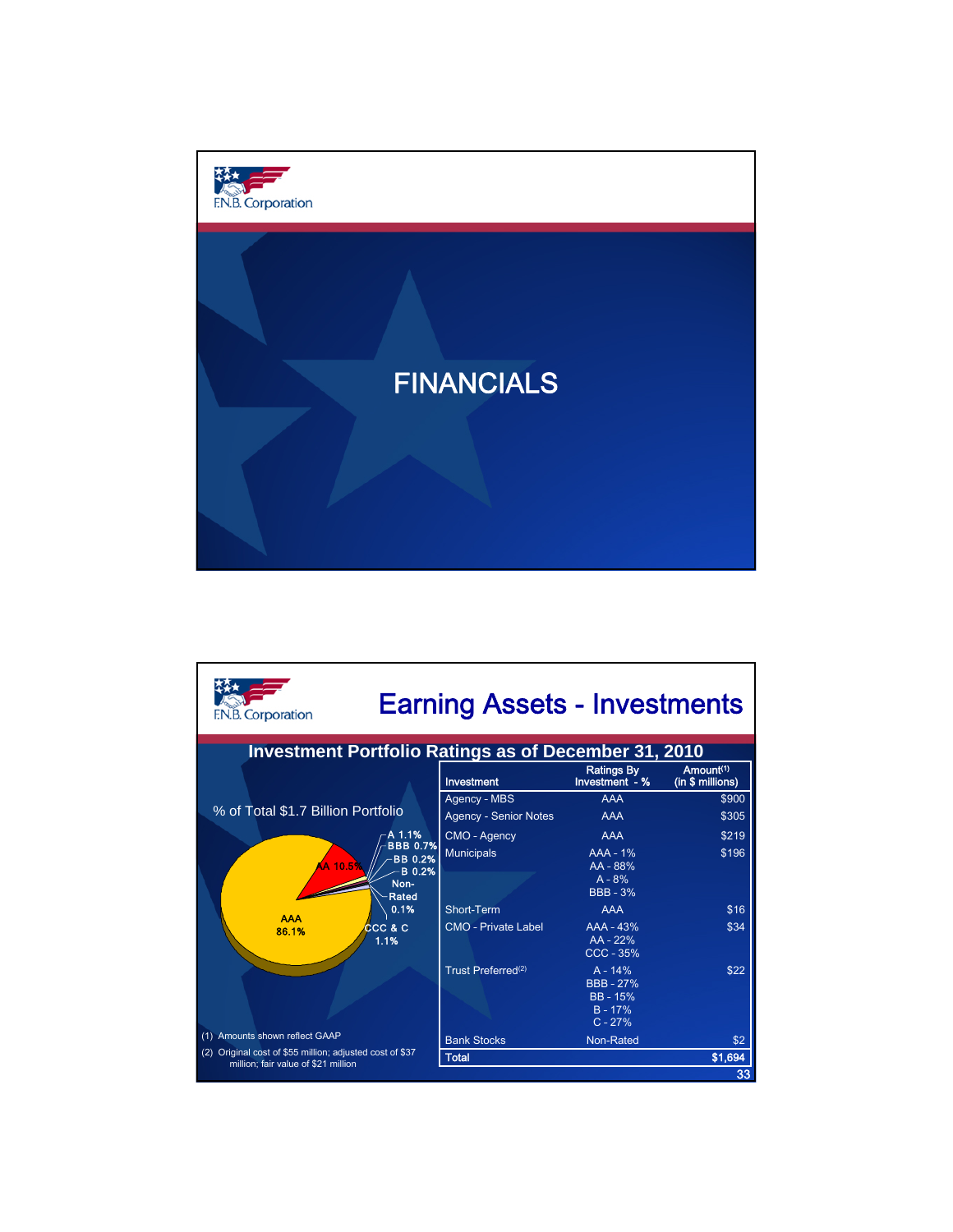| <b>F.N.B. Corporation</b>                                                                                                                                                                                                                                                                                                                                       |                       |             | <b>Fourth Quarter Results</b> |
|-----------------------------------------------------------------------------------------------------------------------------------------------------------------------------------------------------------------------------------------------------------------------------------------------------------------------------------------------------------------|-----------------------|-------------|-------------------------------|
|                                                                                                                                                                                                                                                                                                                                                                 | 4Q10                  | <b>3Q10</b> | 4Q09                          |
| <b>Profitability</b>                                                                                                                                                                                                                                                                                                                                            |                       |             |                               |
| Earnings per Common Share                                                                                                                                                                                                                                                                                                                                       | $\mathcal{S}$<br>0.21 | \$0.15      | 0.04<br>\$.                   |
| Return on Tangible Common Equity <sup>(1)</sup>                                                                                                                                                                                                                                                                                                                 | 19.28%                | 14.56%      | 4.66%                         |
| Return on Tangible Assets <sup>(2)</sup>                                                                                                                                                                                                                                                                                                                        | 1.15%                 | 0.87%       | 0.28%                         |
| <b>Operating</b>                                                                                                                                                                                                                                                                                                                                                |                       |             |                               |
| Loan Growth <sup>(3)</sup>                                                                                                                                                                                                                                                                                                                                      | 3.1%                  | 4.1%        | 4.3%                          |
| Deposit and TM Growth <sup>(3) (4)</sup>                                                                                                                                                                                                                                                                                                                        | 4.5%                  | 4.6%        | 6.1%                          |
| Transaction Deposits and TM Growth <sup>(3) (4)</sup>                                                                                                                                                                                                                                                                                                           | 9.7%                  | 8.1%        | 10.6%                         |
| Net Interest Margin                                                                                                                                                                                                                                                                                                                                             | 3.77%                 | 3.78%       | 3.77%                         |
| <b>Efficiency Ratio</b>                                                                                                                                                                                                                                                                                                                                         | 54.46%                | 61.54%      | 66.28%                        |
| (1)<br>Calculated by dividing net income less amortization of intangibles by average common equity less average intangibles.<br>Calculated by dividing net income less amortization of intangibles by average assets less average intangibles.<br>(2)<br>Annualized linked-quarter data, based on average balances.<br>(3)<br>(4)<br>$TM = Treasury Management$ |                       |             | 34                            |

| <b>F.N.B. Corporation</b>                             |             | <b>Full Year Results</b> |  |
|-------------------------------------------------------|-------------|--------------------------|--|
| <b>Profitability</b>                                  | 2010        | 2009                     |  |
| Earnings per Common Share                             | 0.65<br>\$. | 0.32<br>\$.              |  |
| Return on Tangible Common Equity <sup>(1)</sup>       | 16.02%      | 8.74%                    |  |
| Return on Tangible Assets <sup>(2)</sup>              | 0.95%       | 0.57%                    |  |
| <b>Operating</b>                                      |             |                          |  |
| Loan Growth $(3)$                                     | $4.1\%$     | 0.5%                     |  |
| Pennsylvania Commercial Loan Growth                   | 5.1%        | 3.9%                     |  |
| Deposit and TM Growth <sup>(3) (4)</sup>              | 4.9%        | 6.9%                     |  |
| Transaction Deposits and TM Growth <sup>(3) (4)</sup> | 8.8%        | 13.5%                    |  |
| Net Interest Margin                                   | 3.77%       | 3.65%                    |  |
| <b>Efficiency Ratio</b>                               | 59.96%      | 65.52%                   |  |

(1) Calculated by dividing net income less amortization of intangibles by average common equity less average intangibles.<br>(2) Calculated by dividing net income less amortization of intangibles by average assets less averag

35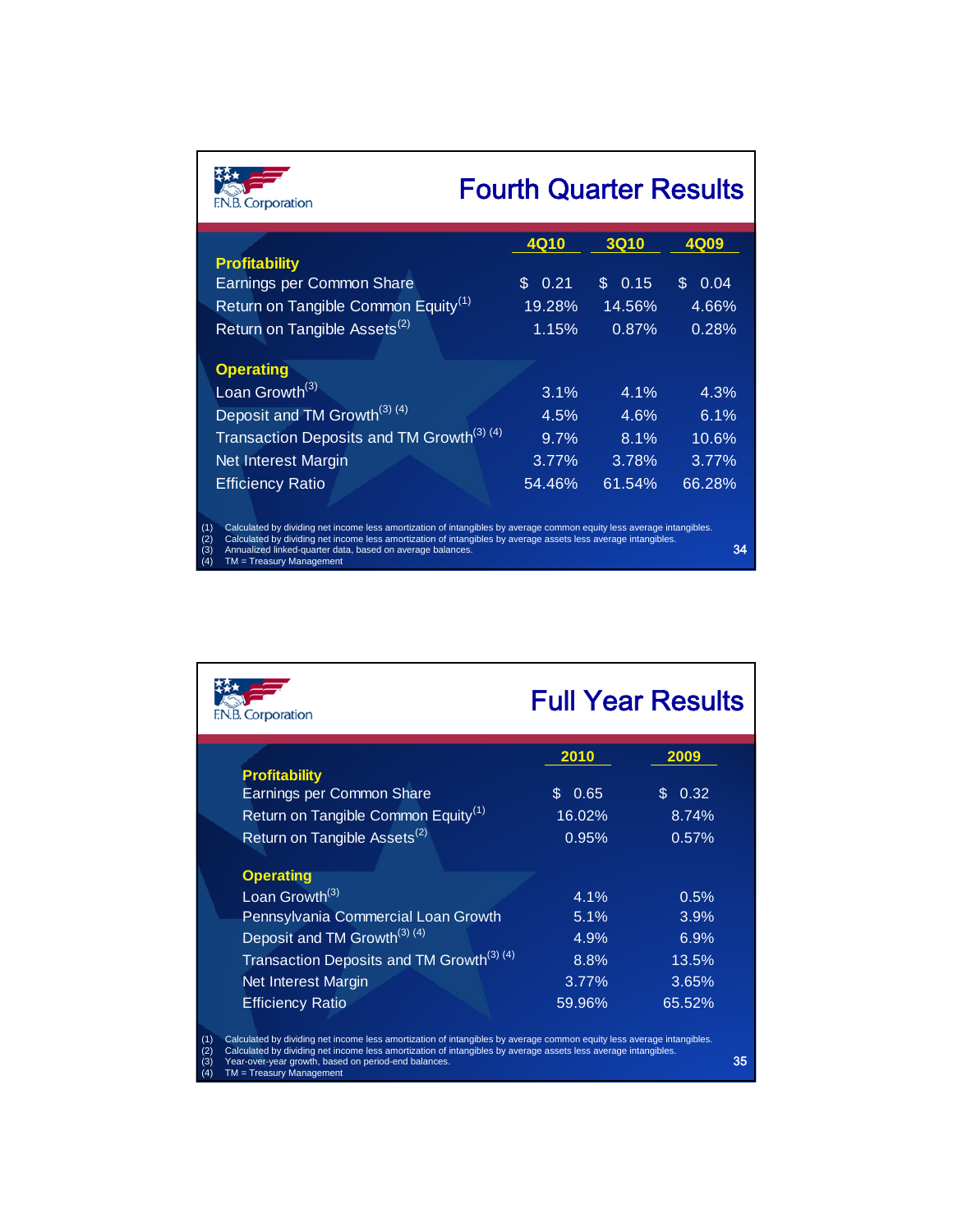

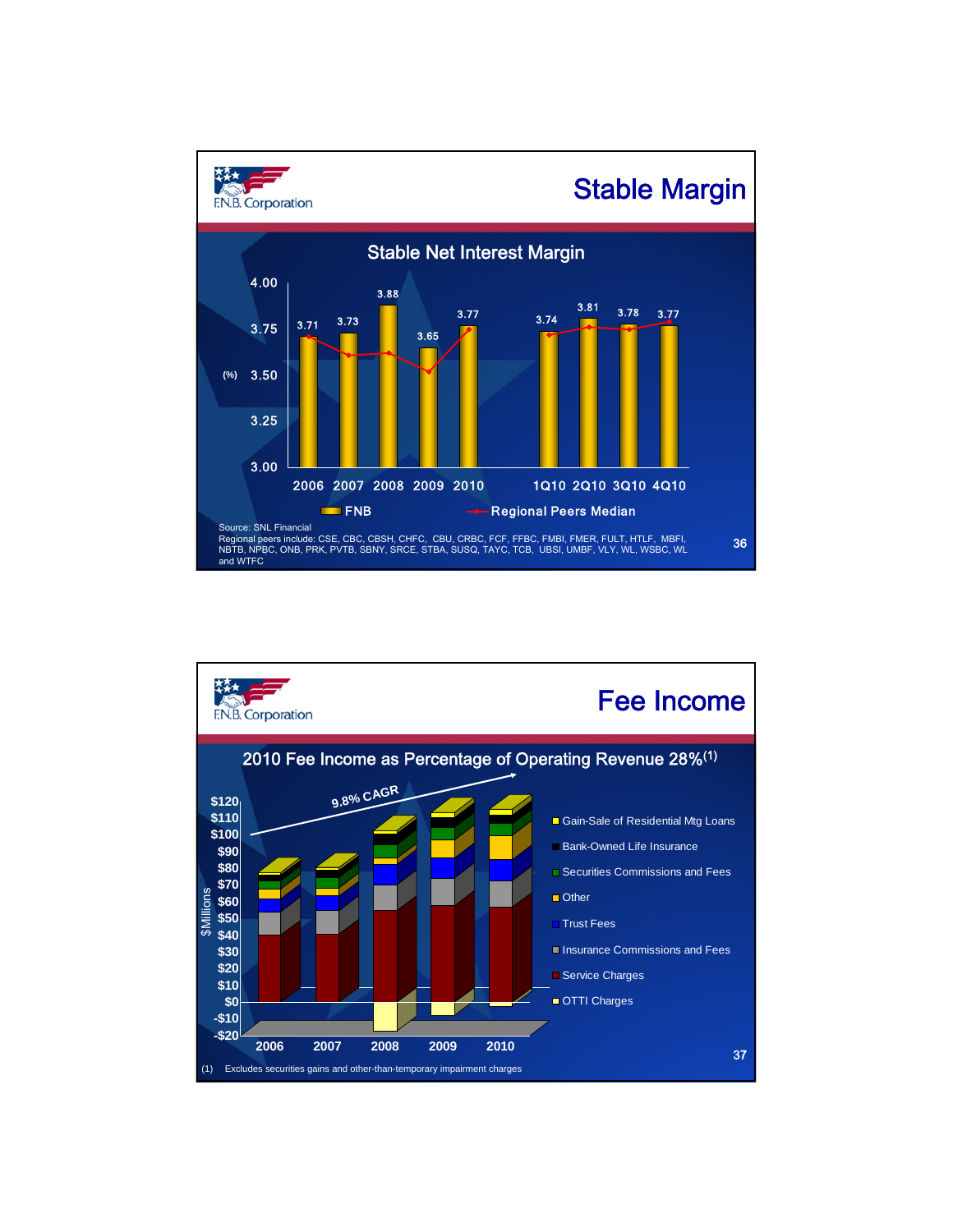

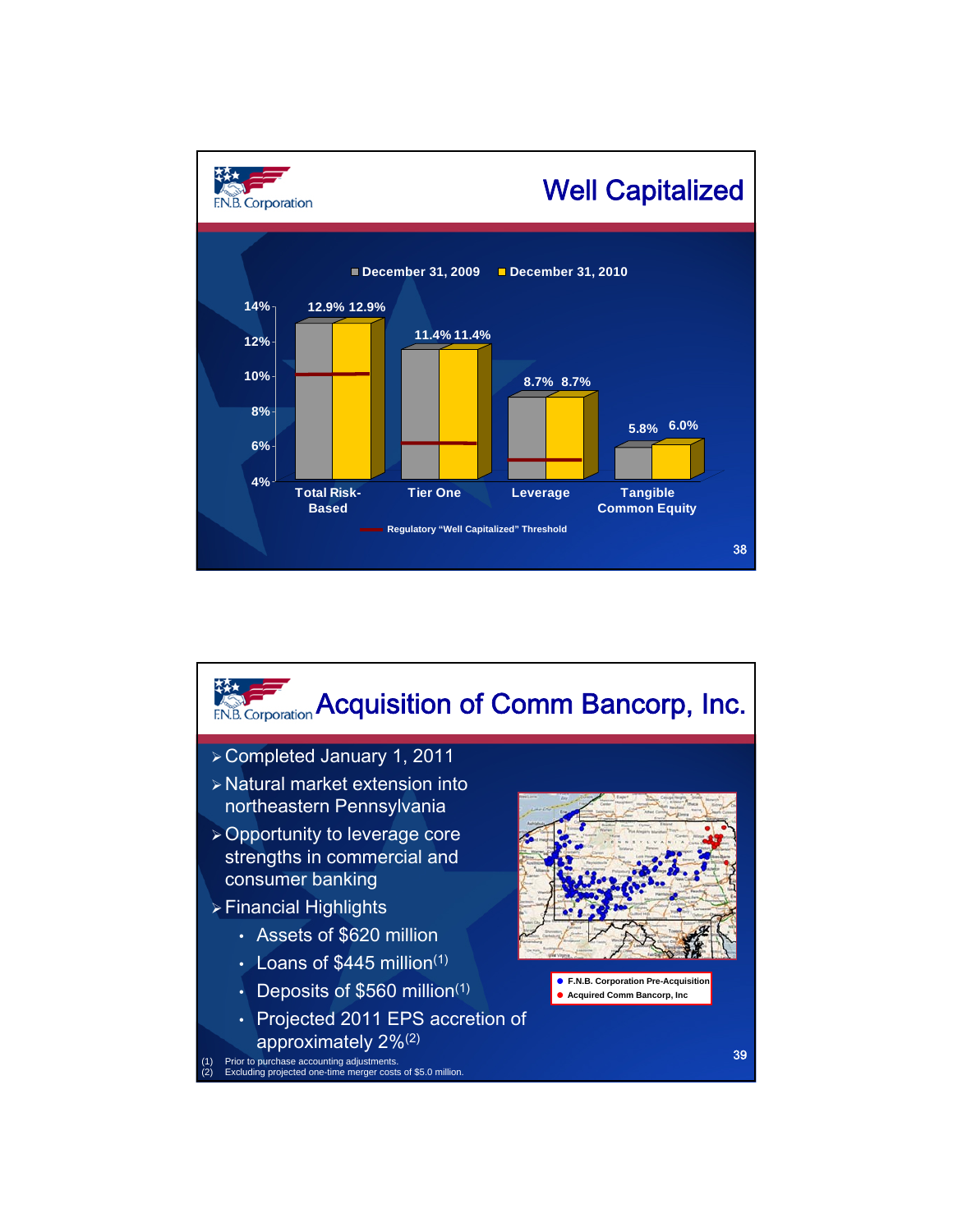

| <b>Long-Term Investment Thesis</b><br><b>F.N.B. Corporation</b>     |    |
|---------------------------------------------------------------------|----|
| <b>Targeted EPS Growth</b><br>$5 - 6%$                              |    |
| $4 - 6%$<br><b>Expected Dividend Yield</b><br>(Payout Ratio 60-70%) |    |
| $9 - 12%$<br>= Total Shareholder Return                             |    |
| 2010 Total Shareholder Return = 53.4%                               | 41 |
|                                                                     |    |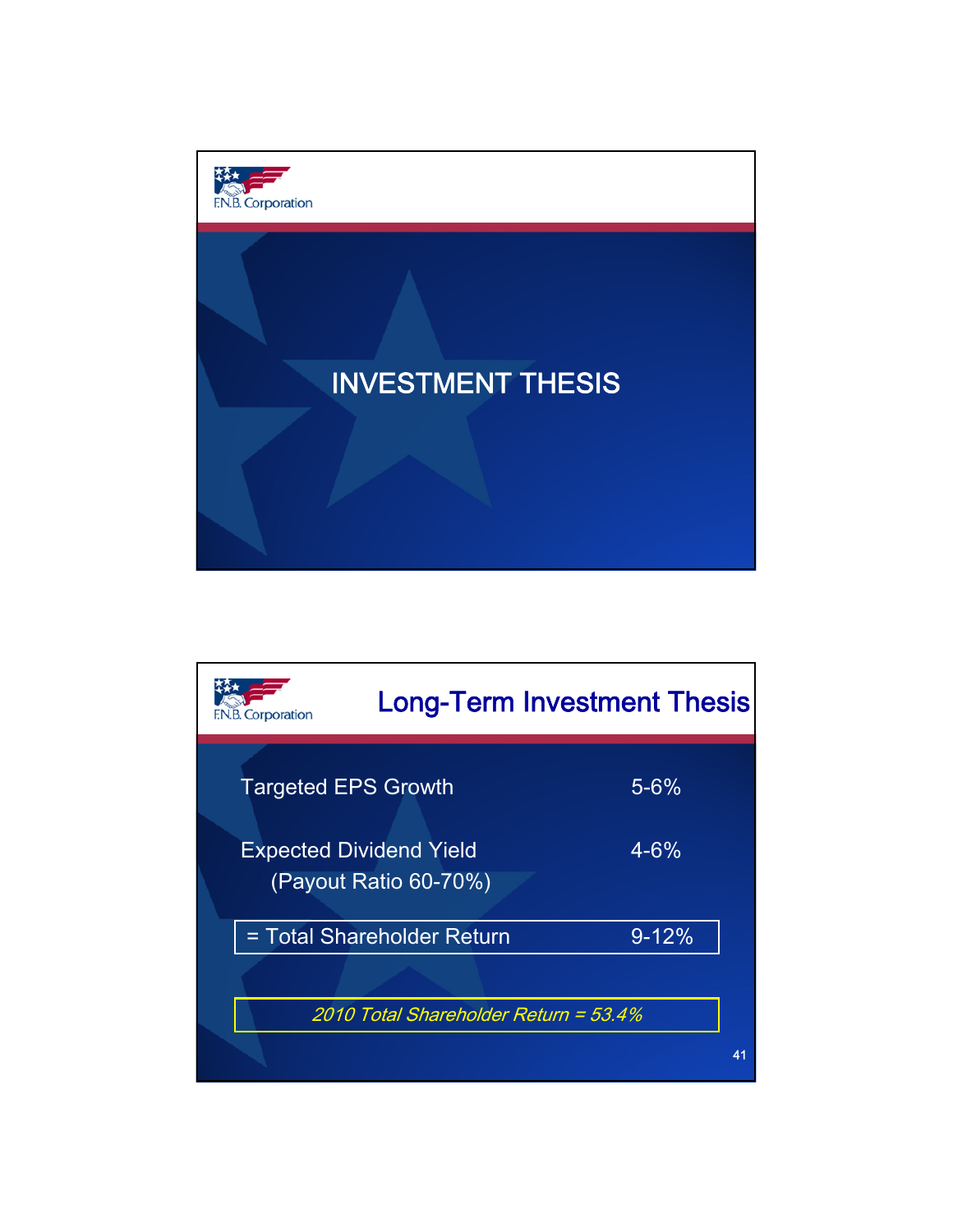| <b>F.N.B. Corporation</b>                                                                                                  | <b>Relative Valuation Multiples</b> |                                 |                                                       |    |
|----------------------------------------------------------------------------------------------------------------------------|-------------------------------------|---------------------------------|-------------------------------------------------------|----|
|                                                                                                                            | F.N.B.<br><b>Corporation</b>        | <b>Regional</b><br><b>Banks</b> | <b>Peer Median</b><br><b>National</b><br><b>Banks</b> |    |
| Price <sup>(1)</sup> /Earnings Ratio<br>FY11 Consensus EPS (F.N.B.=\$0.70)<br>FY12 Consensus EPS (F.N.B.=\$0.83)           | 14.93x<br>12.59x                    | 16.52x<br>12.90x                | 16.55x<br>13.82x                                      |    |
| Price <sup>(1)</sup> -to-Tangible Common Book Value <sup>(2)</sup>                                                         | 2.38x                               | 1.49x                           | 1.52x                                                 |    |
| Dividend Yield <sup>(1)</sup>                                                                                              | 4.59%                               | 1.83%                           | 1.63%                                                 |    |
|                                                                                                                            |                                     |                                 |                                                       |    |
| (1)<br>Based on February 7, 2011 closing prices (F.N.B.=\$10.45)<br>(2)<br>Represents total common equity less intangibles |                                     |                                 |                                                       | 42 |

![](_page_21_Figure_1.jpeg)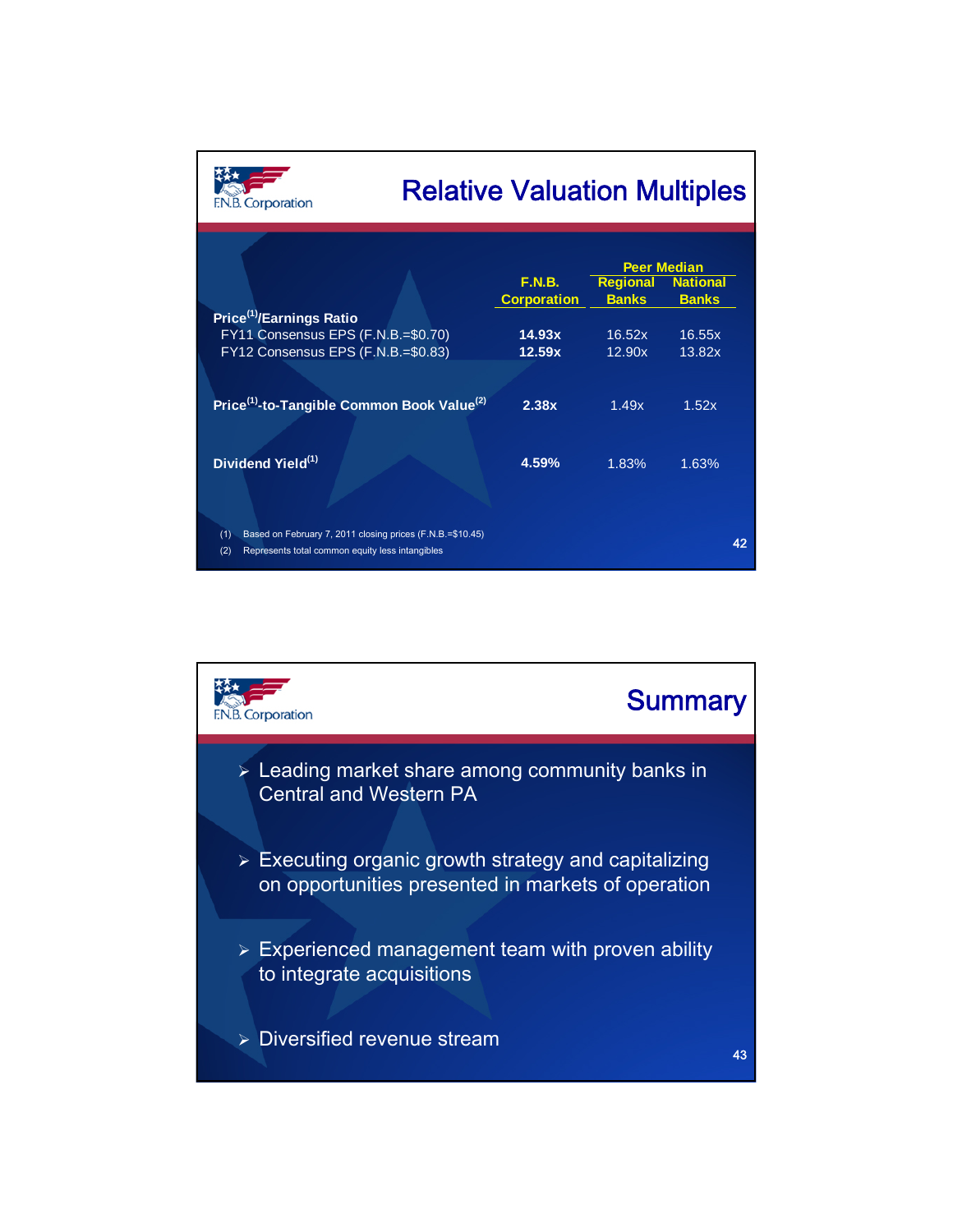![](_page_22_Figure_0.jpeg)

| <b>B.</b> Corporation                                     |                                                                     |                 |                                                        |                                  | <b>Loan Risk Profile</b> |
|-----------------------------------------------------------|---------------------------------------------------------------------|-----------------|--------------------------------------------------------|----------------------------------|--------------------------|
|                                                           | Loan Risk Profile as of December 31, 2010<br>Balance <sup>(1)</sup> | $%$ of<br>Loans | <b>YTD Net</b><br>Charge-<br>Offs/Loans <sup>(2)</sup> | <b>Total Past</b><br>Due / Loans | <b>NPL/Loans</b>         |
| <b>CRE Owner Occupied</b>                                 | 1,115,723                                                           | 18%             | 0.20%                                                  | 3.12%                            | 2.15%                    |
| <b>CRE Non-Owner Occupied</b>                             | 1,055,973                                                           | 17%             | 0.38%                                                  | 2.15%                            | 1.83%                    |
| <b>Commercial &amp; Industrial</b>                        | 971,015                                                             | 16%             | 0.40%                                                  | 1.19%                            | 1.01%                    |
| <b>Home Equity &amp; Other Consumer</b>                   | 1,405,638                                                           | 23%             | 0.43%                                                  | 0.95%                            | 0.73%                    |
| <b>Residential Mortgage</b>                               | 567,523                                                             | 9%              | 0.12%                                                  | 2.02%                            | 1.21%                    |
| <b>Indirect Consumer</b>                                  | 497,251                                                             | 8%              | 0.45%                                                  | 1.30%                            | 0.15%                    |
| <b>Florida</b>                                            | 195.281                                                             | 3%              | 8.83%                                                  | 29.56%                           | 28.28%                   |
| <b>Regency Finance</b>                                    | 162,805                                                             | 3%              | 3.83%                                                  | 4.22%                            | 4.98%                    |
| Other                                                     | 116,946                                                             | 2%              | 1.08%                                                  | 2.16%                            | 0.83%                    |
| Total                                                     | 6,088,155                                                           | 100.0%          | 0.77%                                                  | 2.76%                            | 2.22%                    |
| (1) Period end balances, in \$ millions<br>(2) Annualized |                                                                     |                 |                                                        |                                  | <b>Appendix</b>          |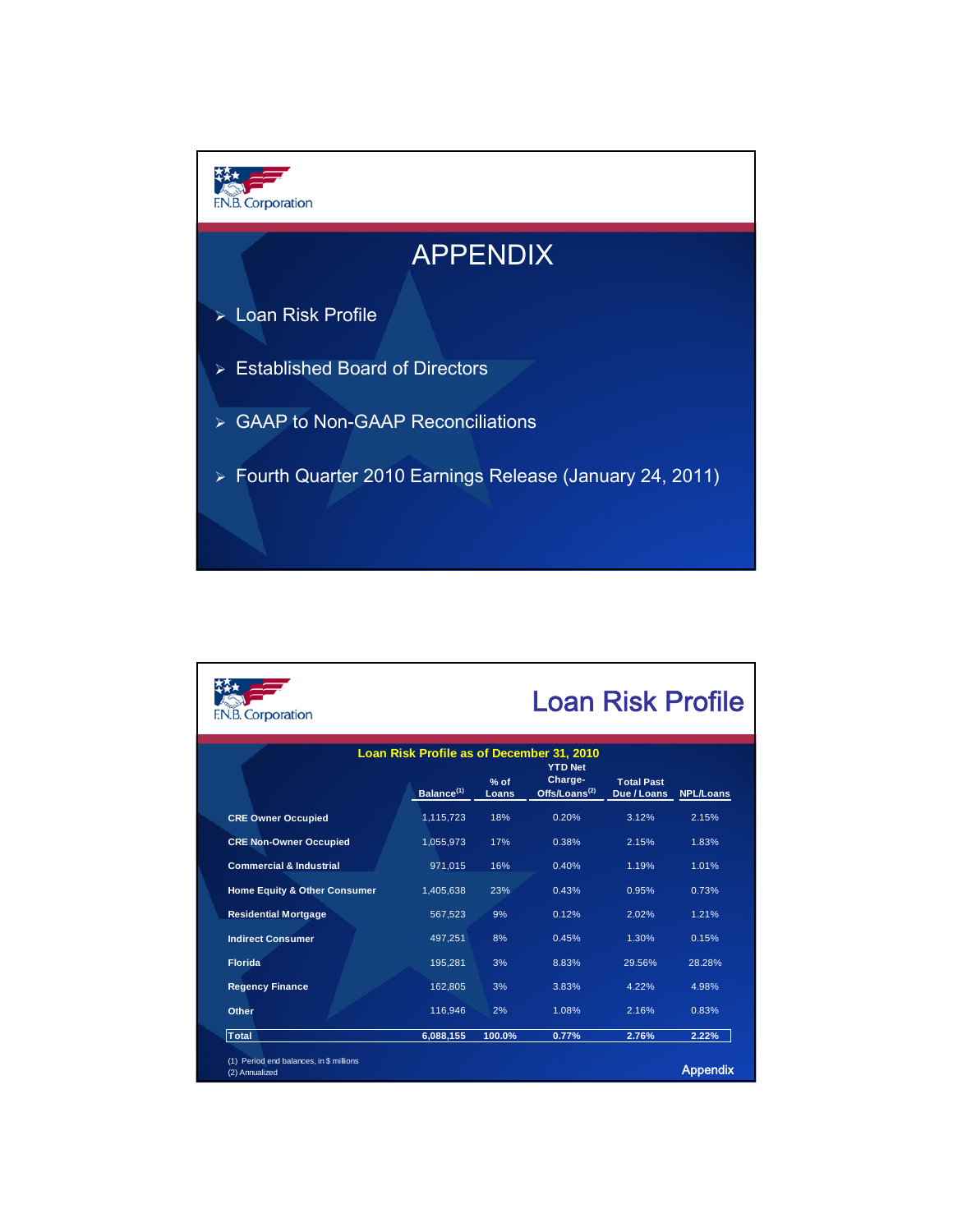![](_page_23_Picture_0.jpeg)

樊

## Established Board of Directors

|                             |     | <b>Director</b> |                                                                                                                              |
|-----------------------------|-----|-----------------|------------------------------------------------------------------------------------------------------------------------------|
| <b>Name</b>                 | Age | <b>Since</b>    | <b>Biography</b>                                                                                                             |
| <b>Stephen J. Gurgovits</b> | 67  | 1981            | <b>President and Chief Executive Officer</b>                                                                                 |
| <b>William B. Campbell</b>  | 72  | 1975            | <b>Chairman of the Board</b>                                                                                                 |
| Henry M. Ekker              | 71  | 1994            | Partner with Ekker, Kuster, McConnell & Epstein, LLP                                                                         |
| <b>Philip E. Gingerich</b>  | 73  | 2008            | Director of Omega from 1994 to 2008; Retired Real Estate<br><b>Appraiser and Consultant</b>                                  |
| <b>Robert B. Goldstein</b>  | 70  | 2003            | Principal of CapGen Financial Advisors LLC since 2007;<br><b>Former Chairman of Bay View Capital</b>                         |
| Dawne S. Hickton            | 53  | 2006            | Vice Chairman and CEO of RTI International Metals, Inc. since                                                                |
|                             |     |                 | 2007                                                                                                                         |
| David J. Malone             | 56  | 2005            | <b>President and CEO of Gateway Financial since 2004</b>                                                                     |
| <b>D. Stephen Martz</b>     | 68  | 2008            | Former Director, President & COO of Omega                                                                                    |
| <b>Peter Mortensen</b>      | 75  | 1974            | Chairman of F.N.B. from 1988 to 2007                                                                                         |
| <b>Harry F. Radcliffe</b>   | 60  | 2002            | <b>Investment Manager</b>                                                                                                    |
| Arthur J. Rooney II         | 58  | 2006            | President, Pittsburgh Steelers Sports, Inc.; of Counsel with<br>Buchanan, Ingersoll & Rooney LLP                             |
| John W. Rose                | 61  | 2003            | Principal of CapGen Financial Advisors LLC since 2007;<br>President of McAllen Capital Partners, Inc. since 1991             |
| <b>Stanton R. Sheetz</b>    | 55  | 2008            | CEO and Director of Sheetz, Inc.; Director of Omega from 1994<br>to 2008; Director of Quaker Steak and Lube Restaurant, Inc. |
| William J. Strimbu          | 49  | 1995            | President of Nick Strimbu, Inc. since 1994                                                                                   |
| Earl K. Wahl, Jr.           | 70  | 2002            | <b>Appendix</b><br>Owner, J.E.D. Corporation                                                                                 |

## GAAP to Non-GAAP Reconciliation

|                                                      | 2010       |              | 2009       | For the Year<br>Ended December 31, |            |
|------------------------------------------------------|------------|--------------|------------|------------------------------------|------------|
|                                                      | Fourth     | <b>Third</b> | Fourth     |                                    |            |
|                                                      | Quarter    | Quarter      | Quarter    | 2010                               | 2009       |
| Return on average tangible equity (1):               |            |              |            |                                    |            |
| Net income (annualized)                              | \$93,364   | \$68,308     | \$18,077   | \$74.652                           | \$32,803   |
| Amortization of intangibles, net of tax (annualized) | 4.315      | 4.319        | 4,457      | 4,364                              | 4,607      |
|                                                      | 97,679     | 72,627       | 22,534     | 79,016                             | 37,410     |
| Average total shareholders' equity                   | 1.068.468  | 1,062,512    | 1.052.483  | 1,057,732                          | 1,063,104  |
| Less: Average preferred shareholders' equity         |            |              |            | $\mathbf 0$                        | (63, 602)  |
| Less: Average intangibles                            | (561, 946) | (563, 631)   | (568, 666) | (564, 448)                         | (571, 492) |
|                                                      | 506.522    | 498,881      | 483.817    | 493,284                            | 428,010    |
| Return on average tangible equity (1)                | 19.28%     | 14.56%       | 4.66%      | 16.02%                             | 8.74%      |
| Return on average tangible assets (2):               |            |              |            |                                    |            |
| Net income (annualized)                              | \$93,364   | \$68,308     | \$18,077   | \$74,652                           | \$41,111   |
| Amortization of intangibles, net of tax (annualized) | 4.315      | 4.319        | 4.457      | 4.364                              | 4,607      |
|                                                      | 97,679     | 72,627       | 22,534     | 79,016                             | 45,718     |
| Average total assets                                 | 9.044.812  | 8.958.692    | 8.681.532  | 8.906.734                          | 8,606,188  |
| Less: Average intangibles                            | (561, 946) | (563, 631)   | (568, 666) | (564, 448)                         | (571, 492) |
|                                                      | 8,482,866  | 8,395,061    | 8,112,866  | 8,342,286                          | 8,034,696  |
| Return on average tangible assets (2)                | 1.15%      | 0.87%        | 0.28%      | 0.95%                              | 0.57%      |

(3) Accumulated other comprehensive income (AOCI) is comprised of unrealized losses on securities, non-credit impairment losses on other-<br>than-temporarily impaired securities and unrecognized pension and postretirement obligat

Appendix